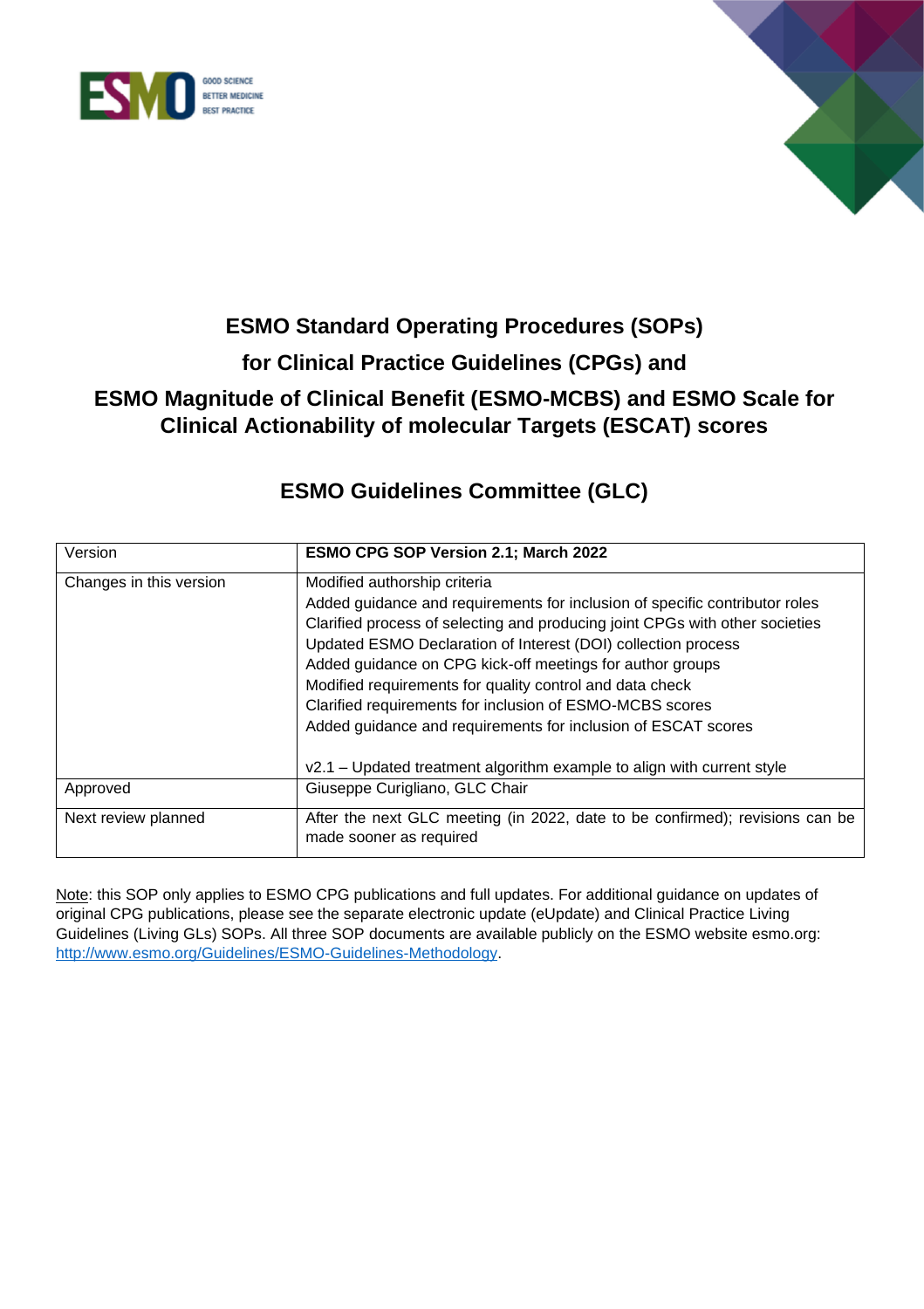# **Table of Contents**

 $\begin{array}{c} \hline \end{array}$ 

| 1 |                |        |  |  |  |  |  |  |  |
|---|----------------|--------|--|--|--|--|--|--|--|
| 2 |                |        |  |  |  |  |  |  |  |
| 3 |                |        |  |  |  |  |  |  |  |
| 4 |                |        |  |  |  |  |  |  |  |
|   | 4.1            |        |  |  |  |  |  |  |  |
|   | 4.2            |        |  |  |  |  |  |  |  |
|   | 4.3            |        |  |  |  |  |  |  |  |
|   |                | 4.3.1  |  |  |  |  |  |  |  |
|   |                | 4.3.2  |  |  |  |  |  |  |  |
|   |                | 4.3.3  |  |  |  |  |  |  |  |
|   |                | 4.3.4  |  |  |  |  |  |  |  |
|   |                | 4.3.5  |  |  |  |  |  |  |  |
|   |                | 4.3.6  |  |  |  |  |  |  |  |
|   | 4.4            |        |  |  |  |  |  |  |  |
|   | 4.5            |        |  |  |  |  |  |  |  |
|   | 4.6            |        |  |  |  |  |  |  |  |
|   |                | 4.6.1  |  |  |  |  |  |  |  |
|   |                | 4.6.2  |  |  |  |  |  |  |  |
| 5 |                |        |  |  |  |  |  |  |  |
| 6 |                |        |  |  |  |  |  |  |  |
|   | 6.1            |        |  |  |  |  |  |  |  |
|   | 6.2            |        |  |  |  |  |  |  |  |
|   |                | 6.2.1  |  |  |  |  |  |  |  |
|   |                | 6.2.2  |  |  |  |  |  |  |  |
|   |                | 6.2.3  |  |  |  |  |  |  |  |
|   |                | 6.2.4  |  |  |  |  |  |  |  |
|   |                | 6.2.5  |  |  |  |  |  |  |  |
|   | 6.3            |        |  |  |  |  |  |  |  |
|   |                | 6.3.1  |  |  |  |  |  |  |  |
|   |                | 6.3.2  |  |  |  |  |  |  |  |
|   |                | 6.3.3  |  |  |  |  |  |  |  |
|   | 6.3.4<br>6.3.5 |        |  |  |  |  |  |  |  |
|   |                |        |  |  |  |  |  |  |  |
|   |                | 6.3.6  |  |  |  |  |  |  |  |
|   |                | 6.3.7  |  |  |  |  |  |  |  |
|   |                | 6.3.8  |  |  |  |  |  |  |  |
|   |                | 6.3.9  |  |  |  |  |  |  |  |
|   |                | 6.3.10 |  |  |  |  |  |  |  |
|   |                | 6.3.11 |  |  |  |  |  |  |  |
|   |                |        |  |  |  |  |  |  |  |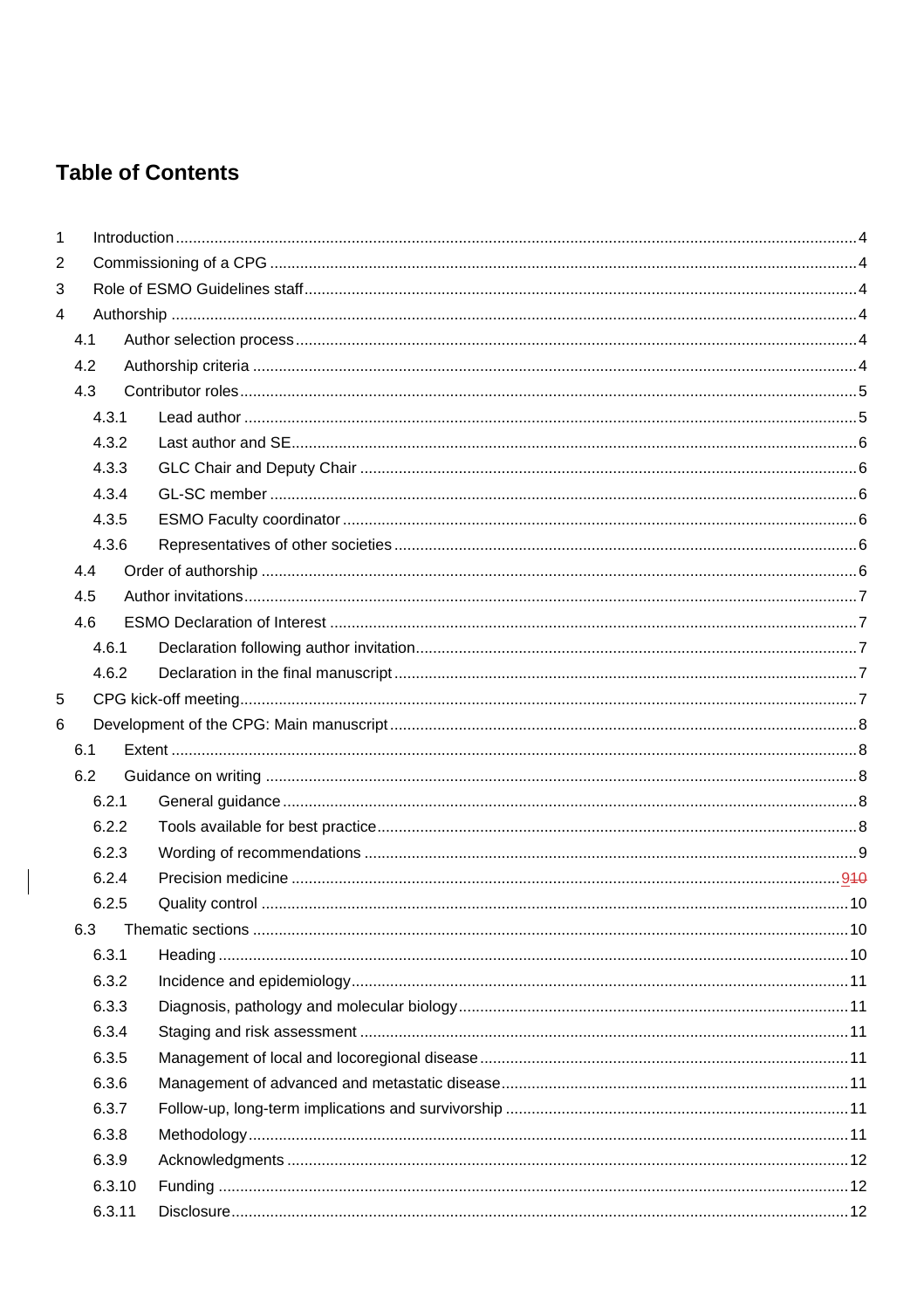|                | 6.3.12 |  |                                                                                                    |  |
|----------------|--------|--|----------------------------------------------------------------------------------------------------|--|
| 6.3.13         |        |  |                                                                                                    |  |
|                | 6.3.14 |  |                                                                                                    |  |
| $\overline{7}$ |        |  |                                                                                                    |  |
|                | 7.1    |  |                                                                                                    |  |
|                | 7.2    |  | Precision medicine and ESMO Scale for Clinical Actionability of molecular Targets (ESCAT) scores15 |  |
|                | 7.2.1  |  |                                                                                                    |  |
|                | 7.2.2  |  |                                                                                                    |  |
|                | 7.3    |  | Supplementary Table(s) with staging system (preferably TNM) and stage groups19                     |  |
|                | 7.4    |  |                                                                                                    |  |
|                | 7.5    |  |                                                                                                    |  |
| 8              |        |  |                                                                                                    |  |
|                | 8.1    |  |                                                                                                    |  |
|                | 8.2    |  |                                                                                                    |  |
|                | 8.3    |  |                                                                                                    |  |
| 9              |        |  |                                                                                                    |  |
| 10             |        |  |                                                                                                    |  |
| 11             |        |  |                                                                                                    |  |
|                | 11.1   |  |                                                                                                    |  |
|                |        |  |                                                                                                    |  |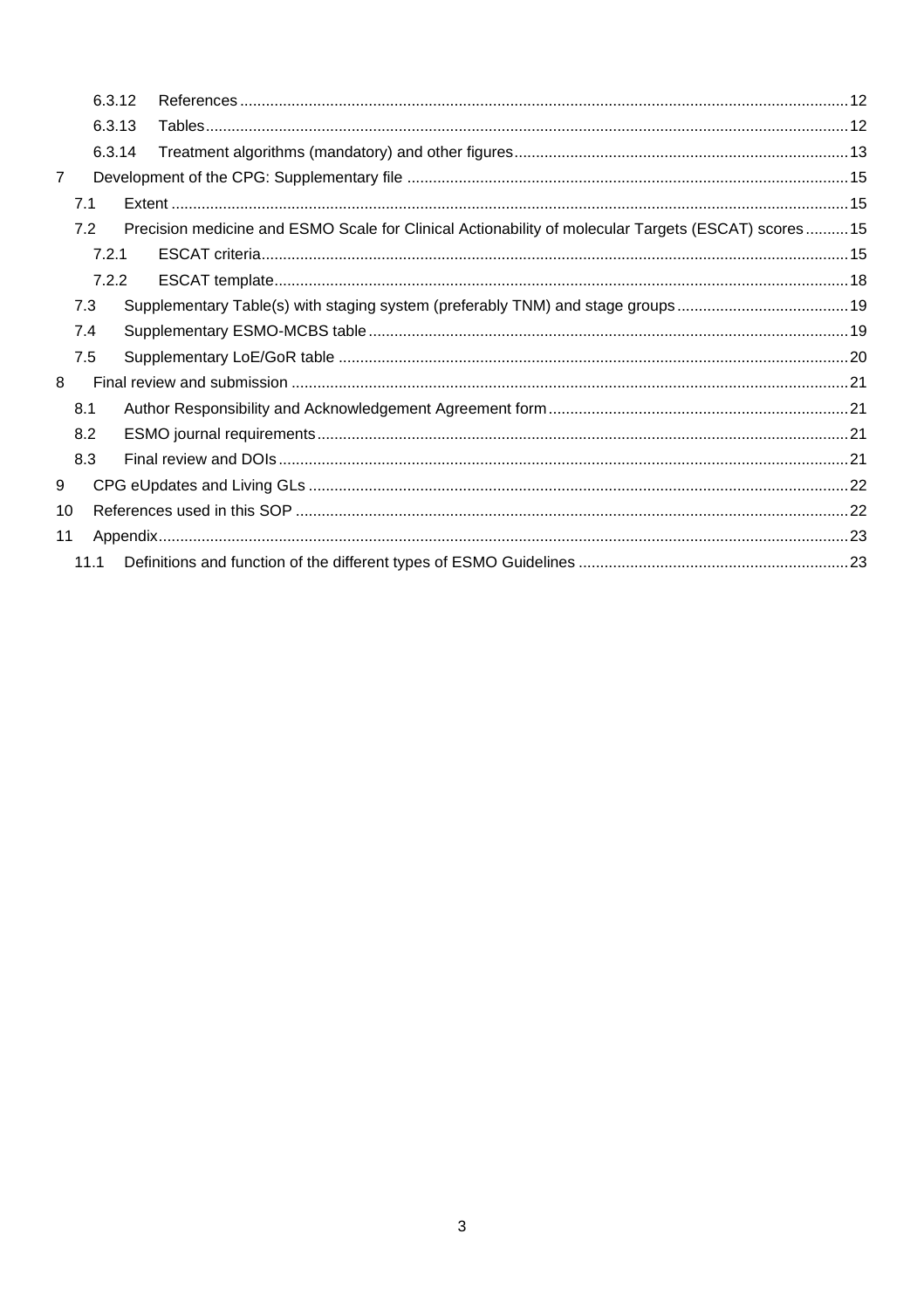# <span id="page-3-0"></span>**1 Introduction**

- The target audience for ESMO CPGs is health professionals working in the field of oncology across Europe and other parts of the world.
- ESMO CPGs should consider the content of any published ESMO Consensus Conference Recommendations manuscripts when available. ESMO CPGs and Consensus Conference Recommendations manuscripts are two separate but complementary products.
- CPGs will be submitted to an ESMO journal for evaluation for publication—*Annals of Oncology* [\(annalsofoncology.org\)](file:///C:/Users/jennifer.lamarre/Downloads/annalsofoncology.org) or *ESMO Open* [\(esmoopen.com\)](http://https/www.esmoopen.com). ESMO staff will format all ESMO CPGs to align with ESMO journal style prior to submission.
- ESMO will produce pocket versions of standard CPGs as 'hands-on' booklets with tables, algorithms and 'bullet point' recommendations for daily use: Pocket Guidelines. The Subject Editor (SE) of each CPG will be asked to review and comment on the relevant chapter of the Pocket Guidelines. The lead author may also be asked for comment.
- ESMO will produce slide sets containing key recommendations and algorithms. The lead author and SE of the relevant CPG will be asked to review and comment on the slide set.
- ESMO will produce webinars following publication of CPGs, involving case-based discussion around the practical implementation of recommendations.

# <span id="page-3-1"></span>**2 Commissioning of a CPG**

CPGs should be proposed for update when there is need for such as judged by the ESMO GLC Chair, a Guidelines Steering Committee (GL-SC) member or the SE. This judgement is based on the availability of new, clinically-significant evidence that requires substantial changes or additions to clinical recommendations. New CPGs may also be considered for topics not currently covered by current ESMO CPG titles.

In selected circumstances, ESMO may opt to produce joint CPGs with other formally recognised scientific societies, after careful consideration by the GLC of the science, characteristics, scope and strategy. In this case, there is a mutual agreement to follow this SOP and methodology, with some adjustments if needed, to generate consent. If applicable, ESMO will provide the necessary Memorandum of Understanding (MOU) with the society(ies), as well as a specific Guideline Development Agreement (GDA) for each CPG title (except for CPGs involving EURACAN).

# <span id="page-3-2"></span>**3 Role of ESMO Guidelines staff**

Each guideline will have an ESMO Guidelines staff member responsible for communications, planning and oversight throughout the guideline development process. The ESMO Guidelines staff review and edit all guidelines to ensure they adhere to this SOP and ESMO journal requirements but do not serve as authors. Editing support will be provided and medical writing support can also be provided as agreed with the authors. These roles are considered to be 'non-author contribution' and do not replace intellectual contribution from the authors. The exact role of each staff member involved in the guideline will be detailed in the Acknowledgements section of the CPG as editing support and/or medical writing support.

## <span id="page-3-3"></span>**4 Authorship**

## <span id="page-3-4"></span>*4.1 Author selection process*

For each CPG, the SE should propose the lead author to the GLC Chair for approval. Once approved, the SE and lead author should propose the co-authors. The ESMO GL-SC member and the ESMO Faculty coordinator for the subject area should also be involved during co-author proposals to select the best contributors.

The ESMO Guidelines staff will assist the SE and lead author with coordinating the author selection process, obtaining the GLC Chair's approval of the proposed authors and sending formal invitations (see below). Invitations are sent on behalf of the lead author, SE and the GLC Chair.

## <span id="page-3-5"></span>*4.2 Authorship criteria*

The author group should consist of experts who fulfil the following criteria: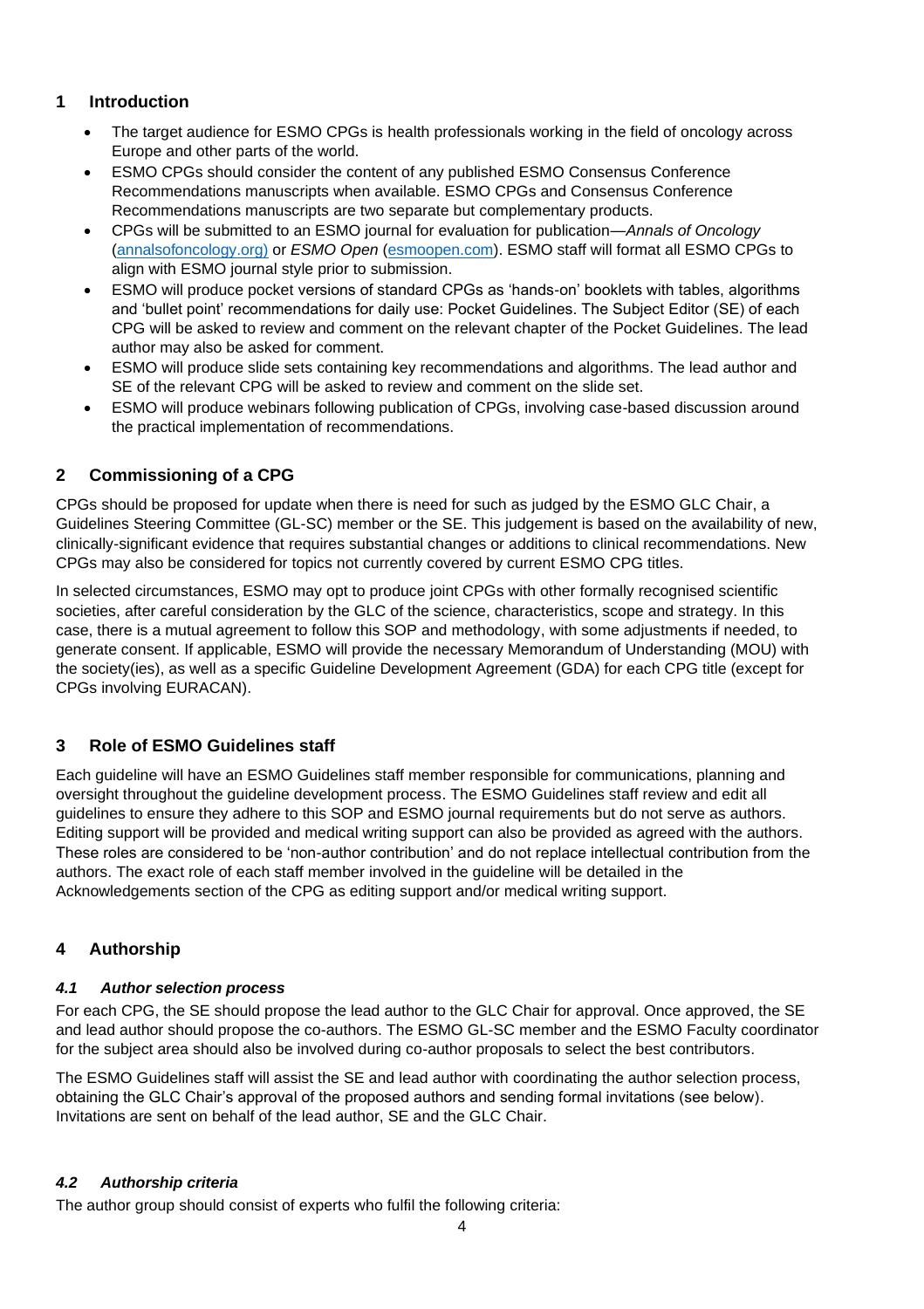- The author group should consist of a minimum of 8 authors, including the SE (last author) and, if relevant, any GL-SC member(s).
- Each proposed author should have an internationally recognised profile in the field and good reputation.
- The author group should be diverse, gender-balanced and multidisciplinary, and therefore should include medical oncologists, a surgical oncologist, a radiation oncology specialist and/or other disciplines if appropriate.
- The group should also be multinational with authors representing various countries in Europe and elsewhere to ensure validity as both a European and global guideline.
- The group should be multi-institutional, ideally with all authors representing different institutions (i.e. ideally a maximum of one representative from each institution, but exceptions can be granted for rare tumours). This criterion may be easier to achieve for common cancers than for rare cancers.
- At least one early-career, talented expert in the field should be included. There is no specific age requirement; however, these individuals should be relatively junior and their involvement in the ESMO CPG should present a valuable opportunity for their career (members of the ESMO Young Oncologists Committee or the ESMO Leaders Generation Programme may be recommended for consideration pending approval of the SE and the GLC Chair). The ESMO Guidelines staff can provide details of these individuals to SEs and lead authors.
- Inclusion of representative(s) of patient organisations or patient advocacy groups can be considered where appropriate, either as authors if they meet the authorship criteria or as reviewers.

All authors should fulfil all four of the following authorship criteria recommended by the International Committee of Medical Journal Editors (ICMJE): 1

- Substantial contribution to the conception or design of the work; or the acquisition, analysis or interpretation of data for the work; AND
- Drafting the work or revising it critically for important intellectual content; AND
- Final approval of the version to be published; AND
- Agreement to be accountable for all aspects of the work in ensuring that questions related to the accuracy or integrity of any part of the work are appropriately investigated and resolved.

For CPGs involving a large multi-author group, all members of the group named as authors should still meet all four of the above ICMJE authorship criteria, including approval of the final manuscript.

Individuals who do not meet all four criteria should be acknowledged as non-author contributors, either individually or as a group under the Acknowledgements section, with details of the specific contribution, and their written permission obtained in order to include their acknowledgement.

## <span id="page-4-0"></span>*4.3 Contributor roles*

Description of individual contributor roles provides transparency over the differing roles of each author and may help to avoid authorship disputes, as well as enable authors to have confidence in the accuracy and integrity of all their co-authors.2,3

As well as the authorship criteria outlined above, certain key authors have the specific responsibilities described below. Other responsibilities for the authors below and other co-authors may also be decided upon on a guideline-specific basis, e.g. allocation of specific sections of the manuscript. Contributions will be described in the contributor statement in the Acknowledgements.

#### <span id="page-4-1"></span>**4.3.1 Lead author**

The lead author acts as the coordinating author and appears as first author, followed by the other co-authors and the SE as last author.

The Lead Author is responsible for:

- Proposing suitable co-authors, in collaboration with the SE.
- Acting as the coordinating author to drive input and contributions from co-authors and to provide progress updates to the ESMO Guidelines Committee and ESMO Guidelines staff.
- Ensuring that the guideline follows the ESMO methodology as closely as possible.
- Certifying that all authors fulfil the ICMJE criteria and describing their contributions using the ESMO Author Responsibility and Acknowledgement Agreement form (see the ESMO website here: [https://www.esmo.org/guidelines/esmo-guidelines-methodology\)](https://www.esmo.org/guidelines/esmo-guidelines-methodology).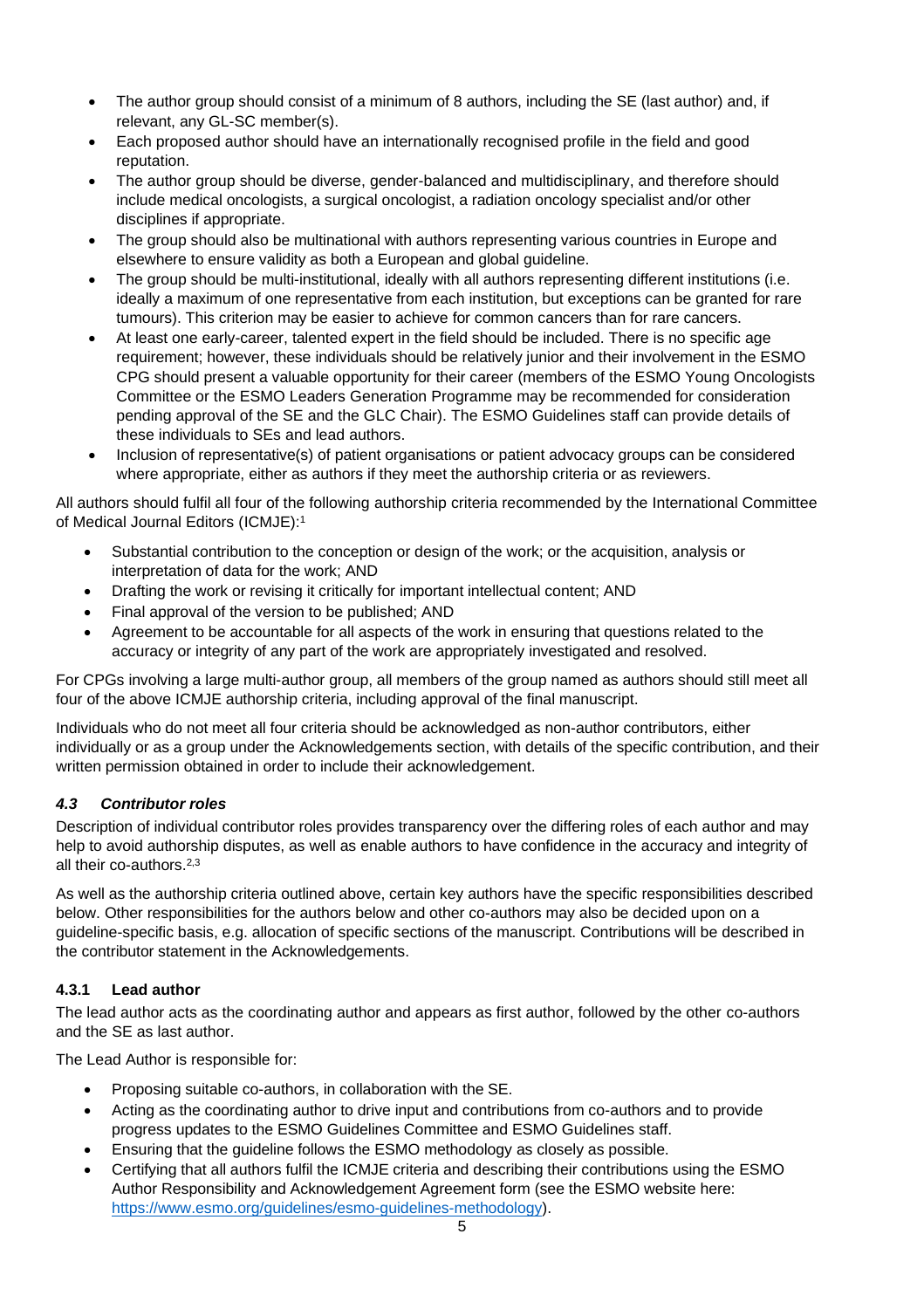• Along with the last author (SE), providing review/commentary on related ESMO guideline derivative products, e.g. slide sets and Pocket Guidelines.

# <span id="page-5-0"></span>**4.3.2 Last author and SE**

As the Last Author, the SE is responsible for:

- Proposing a suitable first author and co-authors, in collaboration with the GL-SC and relevant ESMO Faculty coordinator.
- Ensuring that the guideline follows the ESMO methodology as closely as possible and providing extensive support to the lead author regarding queries on methodology.
- Providing the cover letter for journal submission, including recommended reviewers (ESMO Faculty where possible).
- Providing commentary on related ESMO guideline derivative products, e.g. slide sets and Pocket Guidelines.

## <span id="page-5-1"></span>**4.3.3 GLC Chair and Deputy Chair**

In select cases, the GLC Chair or Deputy Chair will be invited to be a co-author.

## <span id="page-5-2"></span>**4.3.4 GL-SC member**

A relevant GL-SC member will be invited to be a co-author on each CPG within his/her tumour area (excluding ex-Officio members, who are members related to their role on another ESMO committee). The GL-SC member can be listed as a joint co-last author (penultimate). Even when the GL-SC member is regarded to be more 'senior' than the SE in the field, the current SE will be the last author of the guideline.

## <span id="page-5-3"></span>**4.3.5 ESMO Faculty coordinator**

The lead author, the GL-SC member and SE will work with the ESMO Faculty coordinator for the subject area to select the best contributors for the specific guideline.

#### <span id="page-5-4"></span>**4.3.6 Representatives of other societies**

For joint guidelines with other societies, specific experts will play a central role as a representative of that society, either as co-first author or co-senior author in 'equal contribution' mode. These authors will work closely with the ESMO lead author and SE to evaluate the author committee and nominate additional multidisciplinary experts (e.g. non-medical oncologists) if needed. The GLC Chair is responsible for approving the entire author panel including representatives of any other societies. Authorship and publication details will be detailed in a specific GDA for each joint CPG title except for EURACAN (see next paragraph). All authors will be expected to comply with the ESMO methodology detailed in this SOP.

In the field of rare adult solid cancers, ESMO may collaborate with EURACAN, the European Reference Network, on CPGs covering single families of rare adult solid cancer (e.g. sarcomas) or tumours/groups of tumours within such families (e.g. thymomas, within rare thoracic tumours). The decision to proceed with any new ESMO-EURACAN CPGs will be made jointly by the GLC Chair and the respective EURACAN coordinator for that disease area on a case-by-case basis. All authors of ESMO-EURACAN CPGs will be expected to comply with the ESMO methodology detailed in this SOP.

## <span id="page-5-5"></span>*4.4 Order of authorship*

Unless otherwise specified and approved by the GLC Chair, the CPG author order is as follows:

First author.

Other co-authors: In alphabetical order of surname.

GLC Chair, Deputy Chair or GL-SC member as co-author: In alphabetical order of surname or as a joint co-last author (penultimate).

Last author: SE.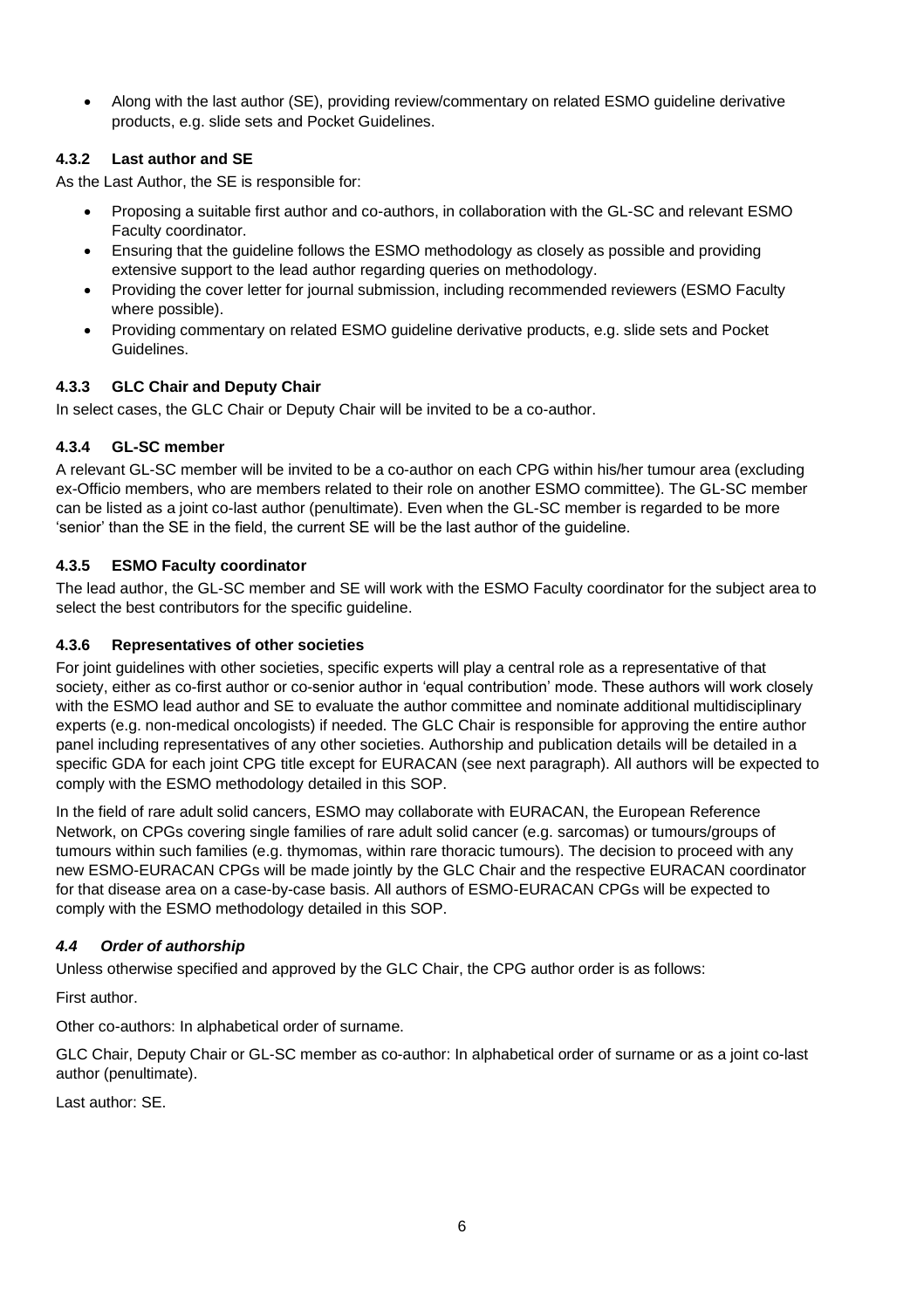## <span id="page-6-0"></span>*4.5 Author invitations*

Once the author group is approved by the GLC Chair, the ESMO Guidelines staff will formally invite all potential authors to participate.

#### <span id="page-6-1"></span>*4.6 ESMO Declaration of Interest*

#### <span id="page-6-2"></span>**4.6.1 Declaration following author invitation**

As part of the author confirmation process, ESMO will verify and/or request that each potential author has an ESMO account and has provided a valid Declaration of Interest (DOI) in the ESMO DOI Platform. The DOI collection process is centrally managed within ESMO, and the financial value of each disclosure will be treated as confidential. For more information, refer to the ESMO DOI policy available here: [https://www.esmo.org/about](https://www.esmo.org/about-esmo/how-we-work/declaration-of-interest)[esmo/how-we-work/declaration-of-interest.](https://www.esmo.org/about-esmo/how-we-work/declaration-of-interest)

Each author must provide DOI information including financial values, even if there is nothing to declare, before the individual's participation in the guideline can begin including kick-off meetings. After all DOIs are received/confirmed, the CPG kick-off meeting (online) can proceed.

Each author is responsible for ensuring that their DOI statement in the ESMO DOI Platform is true, up to date and complete.

#### <span id="page-6-3"></span>**4.6.2 Declaration in the final manuscript**

In addition to the DOI provided in the ESMO DOI Platform, each author must provide a written statement to be included in the Disclosures section of the final CPG. Before manuscript submission to an ESMO journal, all authors must review and approve the final manuscript including DOI statements. Disclosures are not included in the manuscript word count.

Example disclosure statement:

"XX has received honoraria from Company-A, has a financially compensated leadership role in Company-B, has stocks or other forms of ownership in Company-C, receives licensing fees or royalties from intellectual property from Company-D, received or currently receives direct research funding as a Project Lead from Company-E, performs work in clinical trials or contracted research for which his/her institution received financial support from Company-F, has performed non-remunerated activities for Company-G, non-remunerated leadership roles for Society-H and has non-remunerated membership or affiliation with Group-I."

Irrelevant parts of the statement, for which the author has no disclosures, should be deleted. Small deviations can be made for grammatical reasons or to avoid repetition. If an author has no disclosures, the statement should read 'XX has declared no conflicts of interest'.

Each author is responsible for ensuring that their DOI statement in the final manuscript is true, up to date and complete (and updated in the ESMO DOI Platform if needed).

# <span id="page-6-4"></span>**5 CPG kick-off meeting**

After submission of all authors' DOIs, the ESMO Guidelines staff will organise an online kick-off meeting with all authors to discuss author roles, timelines and manuscript formatting requirements as detailed in this SOP. The ESMO Guidelines staff will provide the lead author with draft presentation slides for the lead author/SE to review and to include author allocations (if possible before the meeting). Proposed timelines can then be discussed in the meeting.

CPG kick-off meetings will cover:

- Author introductions and roles of first author, last author/SE and other co-authors, including GL-SC member (if relevant)
- **Key SOP details** 
	- o Overview of thematic structure/sections
	- o Use of levels of evidence (LoEs) and grades of recommendation (GoRs)
	- o ESMO-standardised treatment/management algorithms
	- o ESMO-MCBS
	- o ESCAT
	- o Supplementary material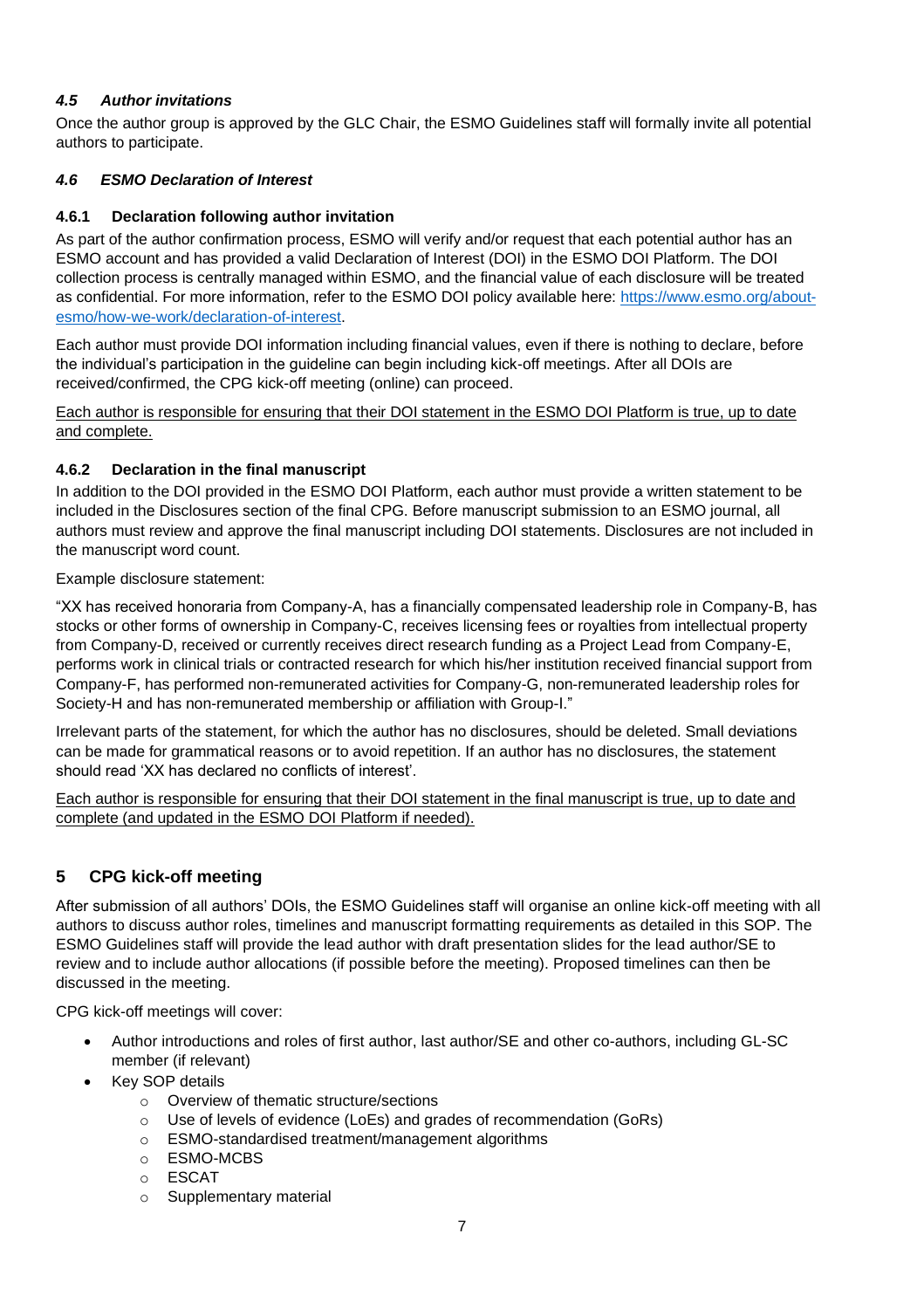- Author allocations, manuscript development and proposed timelines
	- $\circ$  Author agreement form detailing each author's contribution (to be completed before final manuscript submission)
- ESMO Guidelines staff review and journal submission
	- o ESMO provides an author collaboration site for each author group using Microsoft SharePoint Team collaboration software tools. Guidelines staff are not able to support the use of Google docs or other external collaboration sites
	- $\circ$  If the ESMO Guidelines staff members are to provide medical writing support to the author group, the key roles should be outlined, discussed and agreed upon during the kick-off meeting
- Overview of the plan/concept for Living GLs and CPG derivative products (e.g. planned ESMO slide sets, pocket guidelines, webinars and Pan-Asian adaptations)
- Any other questions

Following the kick-off meeting, ESMO Guidelines staff will provide a CPG manuscript template (Word document), supplementary material template (Word document) and CPG algorithm template (PowerPoint document). The main manuscript template can only be completed once the author allocations to the writing sections are made.

Similarly, the author agreement form can be drafted for the initial kick-off meeting, but the final version can only be completed by the lead author prior to manuscript submission.

# <span id="page-7-0"></span>**6 Development of the CPG: Main manuscript**

Note: a main manuscript template will be provided.

#### <span id="page-7-1"></span>*6.1 Extent*

ESMO journals follow a strict word count policy. The manuscript should **focus on the therapeutic recommendations** and should not exceed **10 000 words including tables, figure legends and references**  (only the manuscript heading, acknowledgements, disclosures and funding are excluded from the word count). Additional information can be included in the supplementary material.

#### References should not exceed **100 maximum**.

Authors will be asked to revise the manuscript and/or remove references if these size limits are not respected.

#### <span id="page-7-2"></span>*6.2 Guidance on writing*

#### <span id="page-7-3"></span>**6.2.1 General guidance**

Long discussions about drugs that are controversial or not readily available should be avoided.

When required due to word limit, authors may move some text to the supplementary material. However, clinical recommendations should be kept in the main text.

When relevant, authors are encouraged to consider the relevance of their clinical recommendations to underrepresented demographics/ethnicities and to comment on related gaps in the literature and research when needed.

Drugs that are not yet approved by the European Medicines Agency (EMA) should be identified with the statement 'at the time of publication, [drug/treatment] is not yet EMA approved [for X indication]'. This phrasing must be used even if a drug is very likely to receive approval soon [i.e. if a Committee for Medicinal Products for Human Use (CHMP) recommendation for approval has been published]. Statements about expected approvals of drugs should be supported with a reference to the Summary of Product Characteristics/Prescribing Information or a pharmaceutical company's press release if formal EMA approval is not yet publicly available.

## <span id="page-7-4"></span>**6.2.2 Tools available for best practice**

The development and writing of ESMO CPGs should follow best practices. To aid this, the following tools may be useful:

The Appraisal of Guidelines, Research and Evaluation (AGREE) Reporting Checklist.<sup>6,7</sup>

Available here: [http://www.agreetrust.org/resource-centre/agree-reporting-checklist.](http://www.agreetrust.org/resource-centre/agree-reporting-checklist)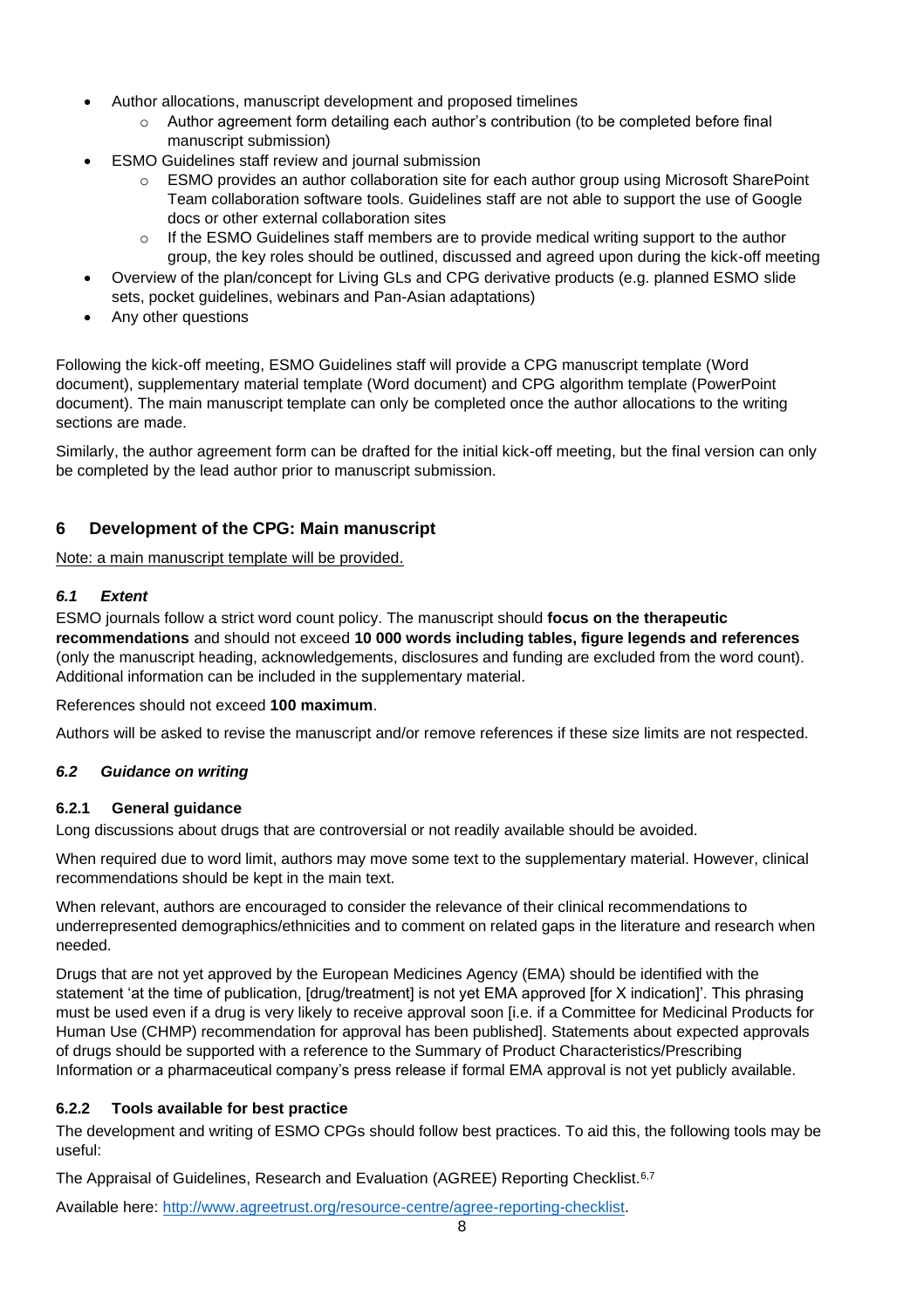The Template for Intervention Description and Replication (TIDieR) Checklist.

Available here: [https://www.equator-network.org/wp-content/uploads/2014/03/TIDieR-Checklist-PDF.pdf.](https://www.equator-network.org/wp-content/uploads/2014/03/TIDieR-Checklist-PDF.pdf)

# <span id="page-8-0"></span>**6.2.3 Wording of recommendations**

Recommendations should be easy for clinicians to understand and interpret. Therefore, clear details should be provided on the patient population, interventions, comparators and if relevant, the clinical setting. Although passive voice is used in scientific writing to distance researchers from their work, using an active voice rather than passive voice in ESMO CPGs may also enhance clarity, e.g. "Three trials have addressed the question…" as opposed to "The treatment strategies most effective were demonstrated to be…".

The following phrasing is recommended to aid communication of the strength of recommendation, based on advice from the Grading of Recommendations, Assessment, Development and Evaluation (GRADE) Working Group:<sup>8</sup>

- Strong positive recommendations (grade A): 'the authors recommend…' or 'clinicians should' or 'Do…'
- Strong negative recommendations (grade E): 'clinicians should not…', or 'Do not…'
- Weak recommendations (grade B and D): 'it is suggested…' or 'clinicians might…' or 'the authors conditionally recommend…'

Recommendations should be accompanied by proper evidence level and grade of recommendation according to the adapted Infectious Diseases Society of America-United States Public Health Service Grading System<sup>5</sup> . Therefore, it is mandatory for all recommendations to be supported with an LoE and GoR, and where relevant ESMO-MCBS scores should also be included.

The LoE describes the quality of existing evidence (trials, cohort studies, case-control studies, expert opinion) that addresses a specific clinical question. The quality of evidence is assessed in terms of number of trials, sample size, methodology, bias and heterogeneity.

The GoR is a composite parameter, as it incorporates both the quality of evidence (as in LoE) as well as the clinical significance/magnitude of benefit or harm given by a novel therapy.

Any therapy can be assigned a GoR, which can be positive (recommended) or negative (not recommended). To avoid confusing negative logic, please construct a logically positive wording for the recommendation, and then assign the appropriate GoR to indicate if the recommendation is positive or negative.

Example:

• Correct:

Administration of anti-EGFR antibodies does not result in survival improvement in patients with RASmutated advanced colon cancer and is not recommended (GoR E).

• To be avoided:

Non-administration of anti-EGFR antibodies is the correct clinical strategy for patients with RAS-mutated advanced colon cancer and is strongly recommended (GoR A).

A bullet-point list of all recommendations in each thematic section should be included at the end of the relevant section, including LoEs and GoRs and ESMO-MCBS scores where applicable.

Example:

## *Recommendations*

- mpMRI should be carried out before prostate biopsy [I, B].
- A prostate cancer risk calculator and/or mpMRI can be used to confirm the indication for biopsy in men with elevated PSA [III, C].
- Transperineal biopsies are recommended, rather than transrectal ultrasound (TRUS)-guided biopsies [III, B].
- Each biopsy should be reported individually and evaluated using the ISUP Consensus recommendations [II, B]. 15

## <span id="page-8-1"></span>**6.2.4 Precision medicine**

Information relating to biomarkers for precision medicine should be included throughout the CPG text in the various sections where relevant and appropriate (e.g. for disease classification, prognosis, prediction and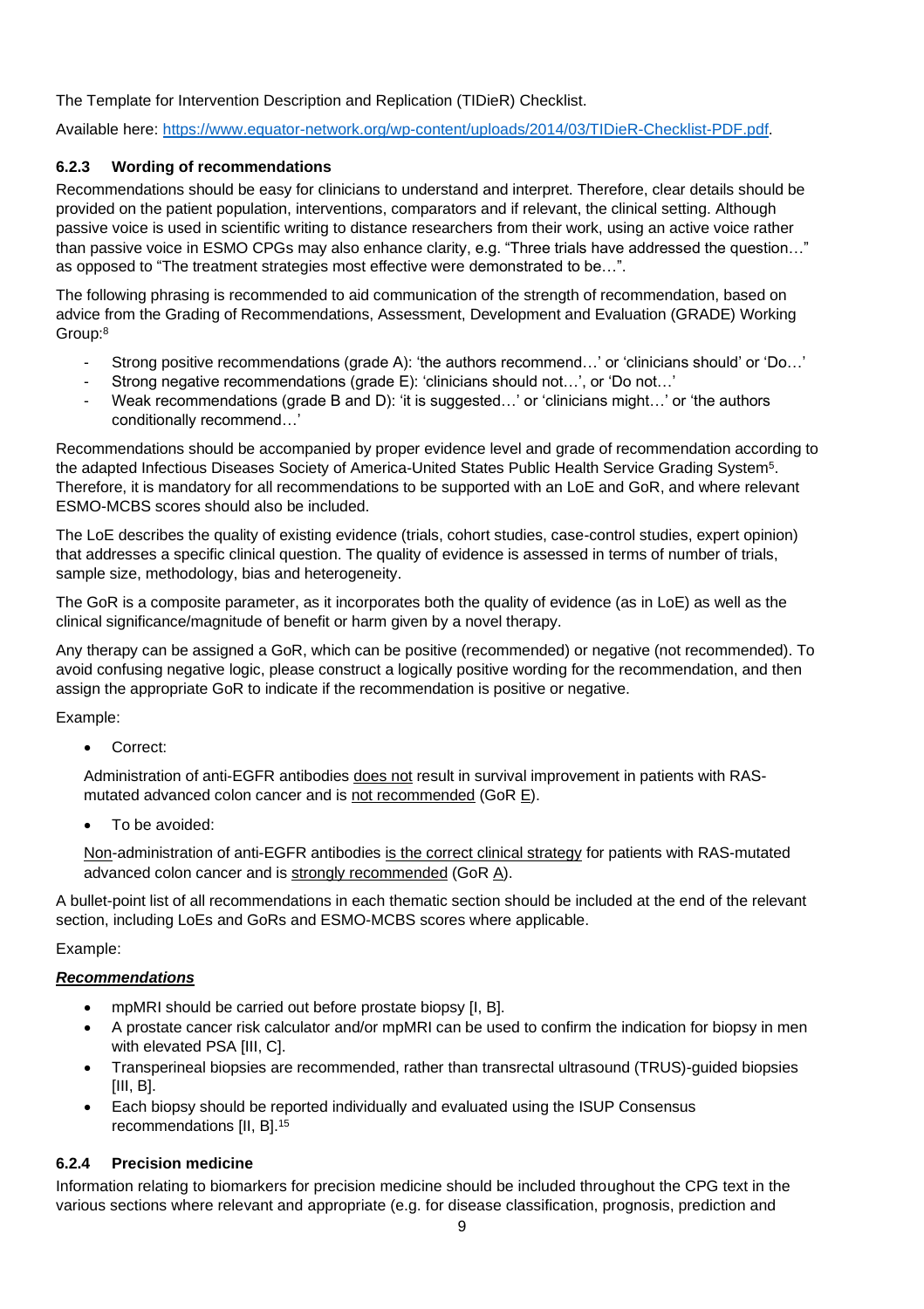treatment decisions). Information should be given on whether the biomarkers are validated and actionable or targetable (e.g. ESCAT scores).

# <span id="page-9-0"></span>**6.2.5 Quality control**

Authors are responsible for performing a data check of any numerical data (i.e. survival rates, p-values, hazard ratios, etc.) reported in the manuscript against the source publications and verifying the accuracy of data and other content included in the guideline.

# <span id="page-9-1"></span>*6.3 Thematic sections*

The thematic section structure described below should be used. Some ESMO CPGs (specifically those focused on cancer genetics and palliative/supportive) may not be compatible with these headings and may therefore follow 'individualised' structure.

## <span id="page-9-2"></span>**6.3.1 Heading**

*6.3.1.1 Title*

The title should be formatted according to the following example:

*Prostate cancer: ESMO Clinical Practice Guidelines for diagnosis, treatment and follow-up*

For the titles that do not include diagnosis, treatment and follow-up, the title should be formatted according to the following example:

*Central venous access in oncology: ESMO Clinical Practice Guidelines*

#### *6.3.1.2 Authors and affiliations*

Provide first initial(s) and last names exactly as they should appear in the final manuscripts. Affiliations must be provided separately for each institution and should include a department where possible.

#### *6.3.1.3 Running header*

Please include a short running header, according to the following example, 80 character maximum:

ESMO Clinical Practice Guidelines for prostate cancer

#### *6.3.1.4 Word count*

The following details should be included:

Word count: XXX (excluding title page, acknowledgements, funding and disclosure sections); References: X; Tables: X; Figures: X; Supplementary material: 1.

#### *6.3.1.5 Key words*

Please include up to five key phrases for *ESMO Open* and six key phrases for *Annals of Oncology* can be included. Please review and adapt as needed. Those suggested below are standardised across ESMO CPGs but can be adapted as needed.

X, XX, ESMO Clinical Practice Guideline, diagnosis, treatment, follow-up

## *6.3.1.6 Highlights (online only)*

Highlights are required by ESMO journals for the submission and online promotion of the final manuscript. Please provide three to five bullet points summarising the main points of the article. Each bullet point must not exceed 125 characters per bullet, including spaces.

Those suggested below are standardised across ESMO CPGs but can be adapted if they are not relevant to this title.

- This ESMO Clinical Practice Guideline provides key recommendations for managing [tumour/tissue].
- The guideline covers clinical and pathological diagnosis, staging and risk assessment, treatment and follow-up.
- Treatment and management algorithms for locoregional, advanced/metastatic and recurrent disease are provided.
- ESCAT scores are given to describe the evidence level for genomic alterations as biomarkers for using targeted therapies.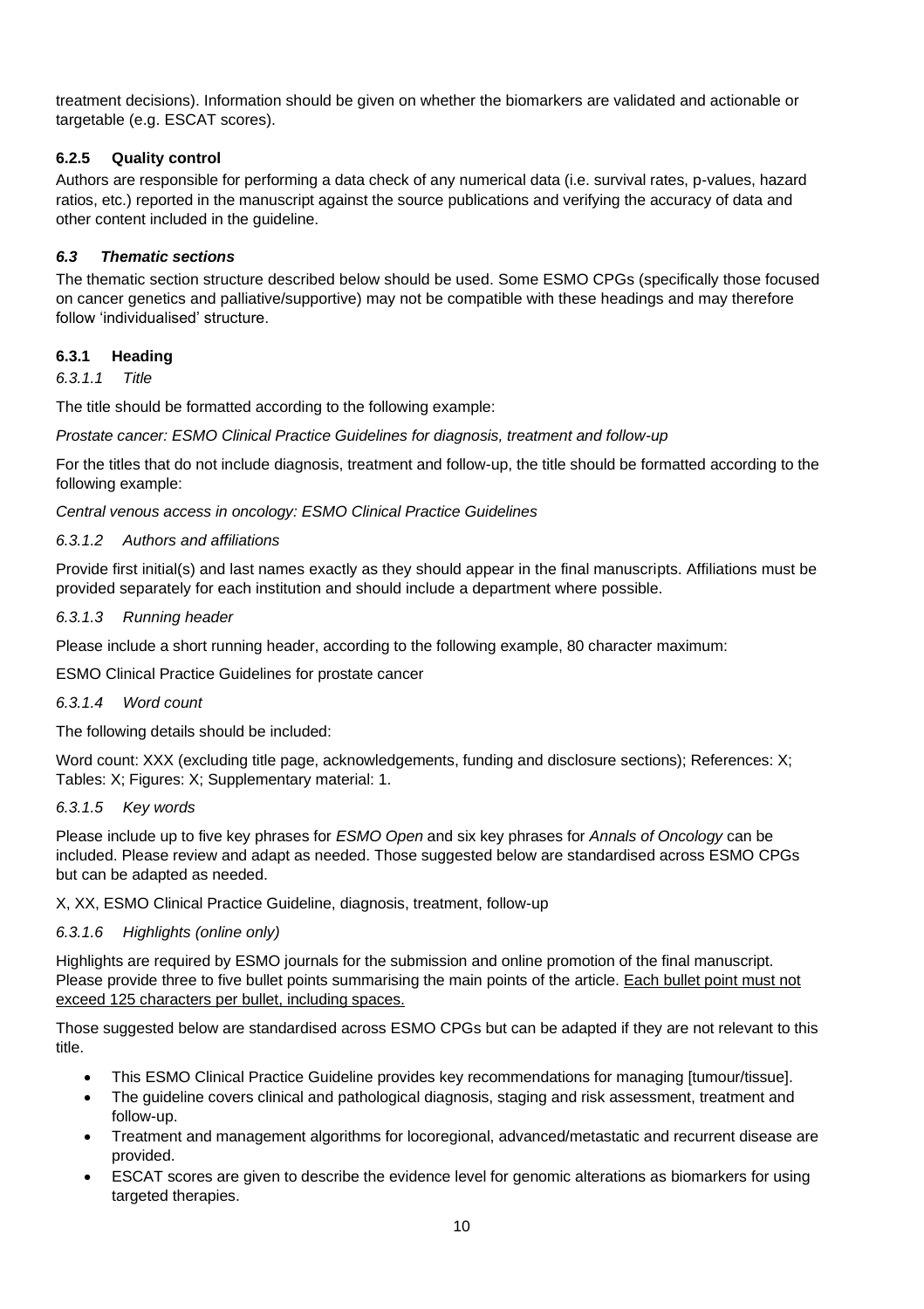- The author group encompasses a multidisciplinary group of experts from different institutions and countries in Europe and [insert other regions if relevant].
- Recommendations are based on available scientific data and the authors' collective expert opinion.

#### Example:

- This ESMO Clinical Practice Guideline provides key recommendations on the management of prostate cancer.
- Authorship includes a multidisciplinary group of experts from different institutions and countries in Europe.
- Key treatment recommendations are provided.
- Recommendations have been updated in the light of new evidence.

## <span id="page-10-0"></span>**6.3.2 Incidence and epidemiology**

The ESMO guidelines are Europe-centric but also provide guidance worldwide. Therefore, include details of global incidence and epidemiology when relevant, in addition to European data.

## <span id="page-10-1"></span>**6.3.3 Diagnosis, pathology and molecular biology**

A table and/or algorithm detailing diagnostic work up-should be included.

#### <span id="page-10-2"></span>**6.3.4 Staging and risk assessment**

Where possible, refer to the Union for International Cancer Control (UICC) Tumour-Node-Metastasis (TMN) staging system<sup>4</sup> throughout the manuscript. Staging tables should be included in the supplementary material. These tables can be provided by ESMO.

#### <span id="page-10-3"></span>**6.3.5 Management of local and locoregional disease**

An ESMO-standardised treatment algorithm must be included on therapeutic strategy or management according to stage, risk factors and disease/molecular characteristics.

#### <span id="page-10-4"></span>**6.3.6 Management of advanced and metastatic disease**

An ESMO-standardised treatment algorithm must be included on therapeutic strategy or management according to stage, risk factors and disease/molecular characteristics.

## <span id="page-10-5"></span>**6.3.7 Follow-up, long-term implications and survivorship**

This section will focus on recommendations for patient follow-up and will also include information on long-term toxicities of treatment, second tumours, psychosocial implications, rehabilitation and any other issues related to survivorship. A subsection of supportive and palliative care should be included when appropriate.

## <span id="page-10-6"></span>**6.3.8 Methodology**

Methodology is required in the main text of the manuscript.

The following paragraph will be included in all CPGs:

This Clinical Practice Guideline was developed in accordance with the ESMO standard operating procedures for Clinical Practice Guidelines development (https://www.esmo.org/Guidelines/ESMO-Guidelines-Methodology). The relevant literature has been selected by the expert authors. An ESCAT table with ESCAT scores is included in Supplementary Table SX. ESCAT scores have been defined by the authors and validated by the ESMO Translational Research and Precision Medicine Working Group.[ref #] An ESMO-MCBS table with ESMO-MCBS scores is included in Supplementary Table SXX. ESMO-MCBS v1.1[ref ##] was used to calculate scores for new therapies/indications approved by the EMA or FDA (https://www.esmo.org/Guidelines/ESMO-MCBS). The scores have been calculated by the ESMO-MCBS Working Group and validated by the ESMO Guidelines Committee. The FDA/EMA or other regulatory body approval status of new therapies/indications is reported at the time of writing this CPG. Levels of evidence and grades of recommendation have been applied using the system shown in Supplementary Table SXXX.[ref ###, ref ####] Statements without grading were considered justified standard clinical practice by the authors. Future updates to this CPG will be published on esmo.org as a Living GL version or an eUpdate, to be made available at: [insert original CPG web link on esmo.org].

ref # = include reference to ESCAT manuscript (framework) in the References section (also include this reference in the supplementary material): Mateo J, Chakravarty D, Dienstmann R, et al. A framework to rank genomic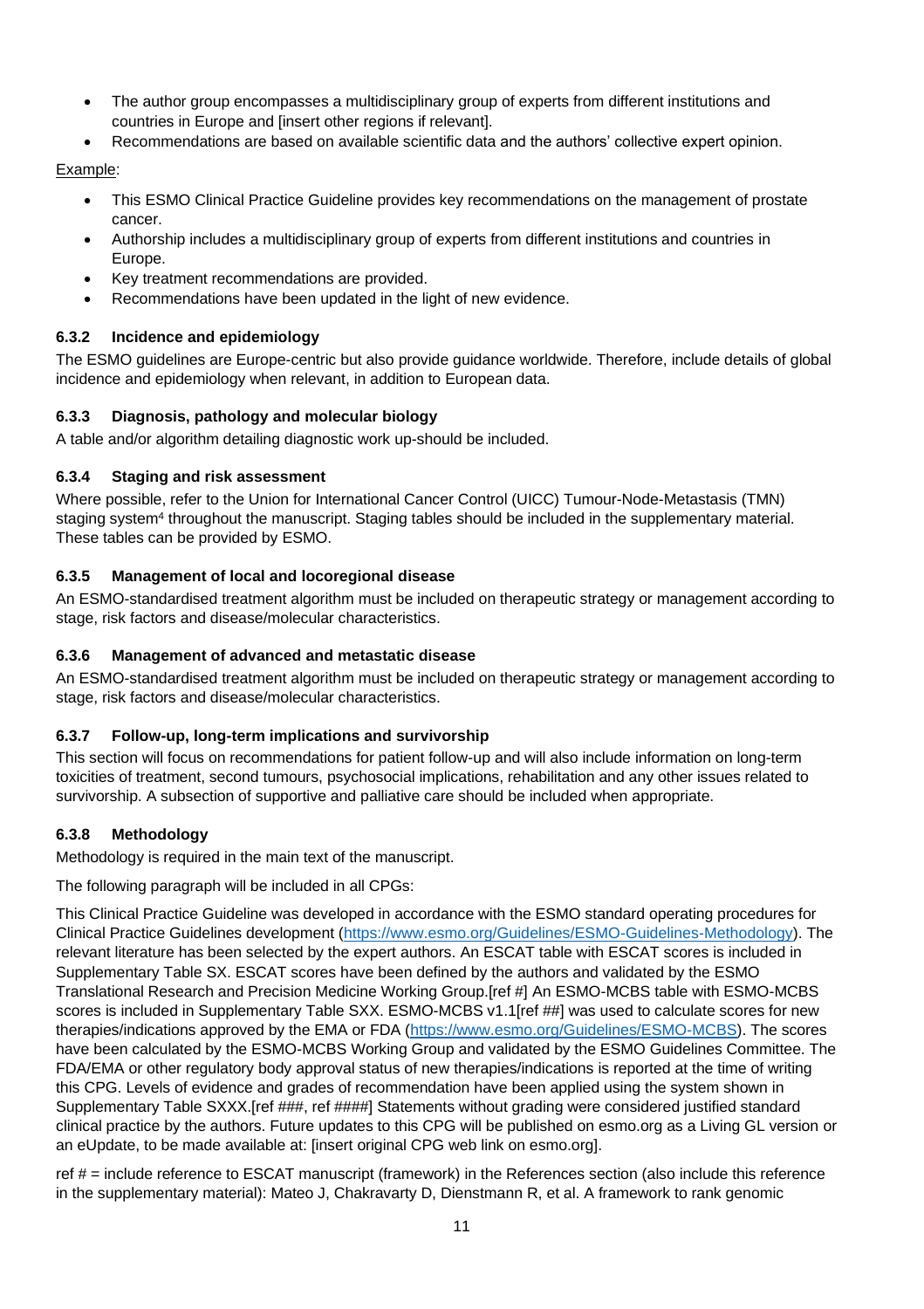alterations as targets for cancer precision medicine: the ESMO Scale for Clinical Actionability of Molecular Targets (ESCAT). *Ann Oncol*. 2018;29(9):1895-1902.

ref  $\#$  = include reference to ESMO-MCBS manuscript (v1.1) in the References section (also include this reference in the supplementary material): Cherny NI, Dafni U, Bogaerts J, et al. ESMO-Magnitude of Clinical Benefit Scale version 1.1. *Ann Oncol*. 2017;28(10):2340-2366.

ref ###, ref #### = include references for LoE/GoR table (also include this reference in the supplementary file):

- Dykewicz CA. Summary of the guidelines for preventing opportunistic infections among hematopoietic stem cell transplant recipients. *Clin Infect Dis*. 2001;33:139-144.
- Gross PA, Barrett TL, Dellinger EP et al. Purpose of quality standards for infectious diseases. *Clin Infect Dis*. 1994;18:421.

#### <span id="page-11-0"></span>**6.3.9 Acknowledgments**

Please include any additional acknowledgements as appropriate, following the format of the example below. Individuals who do not meet all four ICMJE authorship criteria should be acknowledged as non-author contributors,<sup>1</sup> either individually or as a group, and their written permission obtained in order to include their acknowledgement. Editing and writing support will be acknowledged, e.g. from ESMO Guidelines staff or freelancers working on behalf of ESMO.

For manuscripts including ESMO-MCBS scores and/or ESCAT scores, the members of the respective working group as well as the ESMO staff and freelancers working on behalf of ESMO will be acknowledged.

e.g. Manuscript editing support was provided by Louise Green and Richard Lutz (ESMO Guidelines staff) and Angela Corstorphine of Kstorfin Medical Communications Ltd (KMC); this support was funded by ESMO. Nathan Cherny, Chair of the ESMO-MCBS Working Group, Urani Dafni ESMO-MCBS Working Group Member/Frontier Science Foundation Hellas and Giota Zygoura of Frontier Science Foundation Hellas provided review and validation of the ESMO-MCBS scores. Nicola Latino (ESMO Scientific Affairs staff) provided coordination and support of the ESMO-MCBS scores and Angela Corstorphine and Sian-Marie Lucas of KMC provided medical writing and editing support in the preparation of the ESMO-MCBS table; this support was funded by ESMO. Dr Joaquin Mateo (Chair of the ESMO Translational Research and Precision Medicine Working Group) and Dr Svetlana Jezdic (ESMO Medical Affairs Advisor) provided validation support for ESCAT scores.

## <span id="page-11-1"></span>**6.3.10 Funding**

A general funding statement is required. The following general statement will be included in all CPGs:

No external funding has been received for the preparation of these guidelines. Production costs have been covered by ESMO from central funds.

## <span id="page-11-2"></span>**6.3.11 Disclosure**

See Section 3.6: ESMO Declaration of Interest.

#### <span id="page-11-3"></span>**6.3.12 References**

Refer to the most recently published randomised controlled trials (RCTs), meta-analyses and/or systematic reviews. Review articles may be used as citations in order to summarise data; however, it is preferable that pivotal RCTs or meta-analyses are cited in order to support a recommendation. Trials used for ESMO-MCBS score calculation(s) should also appear in the reference list. References should not exceed 100 maximum.

Reference managing software should be used with a travelling library available to the ESMO Guidelines office to facilitate formatting for journal submission. Endnote is ESMO's recommended choice of software and a free version is available online. The Guidelines office will use Endnote 20 for reference formatting and can assist authors as needed with managing the references.

#### <span id="page-11-4"></span>**6.3.13 Tables**

All tables must be cited within the document and should be included in the manuscript file following the references (separate Word files are not needed but all content should be provided in an editable format).

The references cited in the tables should also be listed after all references that appear in the main manuscript.

Suggested tables include:

• Table with diagnostic work-up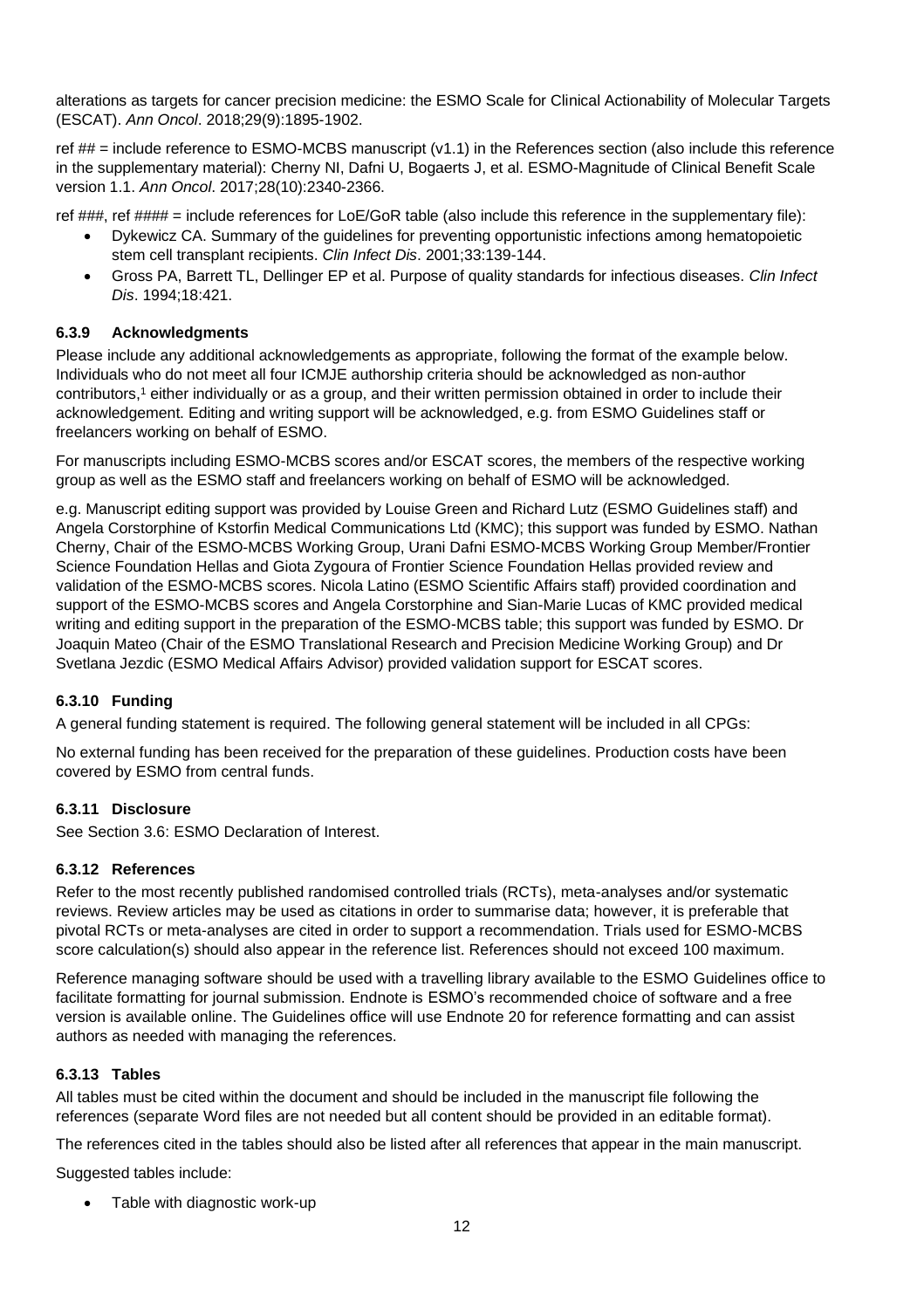• Tables on therapeutic regimens or prognosis

# <span id="page-12-0"></span>**6.3.14 Treatment algorithms (mandatory) and other figures**

Note: an algorithm template will be provided. All figures should be provided in an editable PowerPoint format.

Algorithms on therapeutic strategy or management according to stage, risk factors and disease/molecular characteristics are required and must be cited within the document. This is a priority issue for ESMO.

Please include LoEs and GoRs where applicable. Please include all acronyms in alphabetical order by acronym and footnotes in the order shown below.

ESMO-MCBS and/or ESCAT scores should be added in the final version.

ESMO will prepare the final algorithms using standard formatting/colours for publication. The following colour code will be used:

- **Purple** (rgb: 133, 25, 74): general/heading boxes related to stratification, e.g. type of cancer or patient subgroup

- **Red** (rgb: 224, 81, 54): surgery
- **Dark green** (rgb: 20, 83, 40): radiotherapy
- **Blue** (rgb: 76, 128, 175): systemic anticancer therapy

- **Turquoise** (rgb: 66, 180, 146): combination of treatments (e.g. CRT) or other systemic treatments (allo-SCT, RBC transfusions, antibiotics, steroids, etc.)

- White (rgb: 225, 225, 225): other aspects of management not covered by the categories above, e.g. observation and monitoring.

An example of a treatment algorithm is shown below.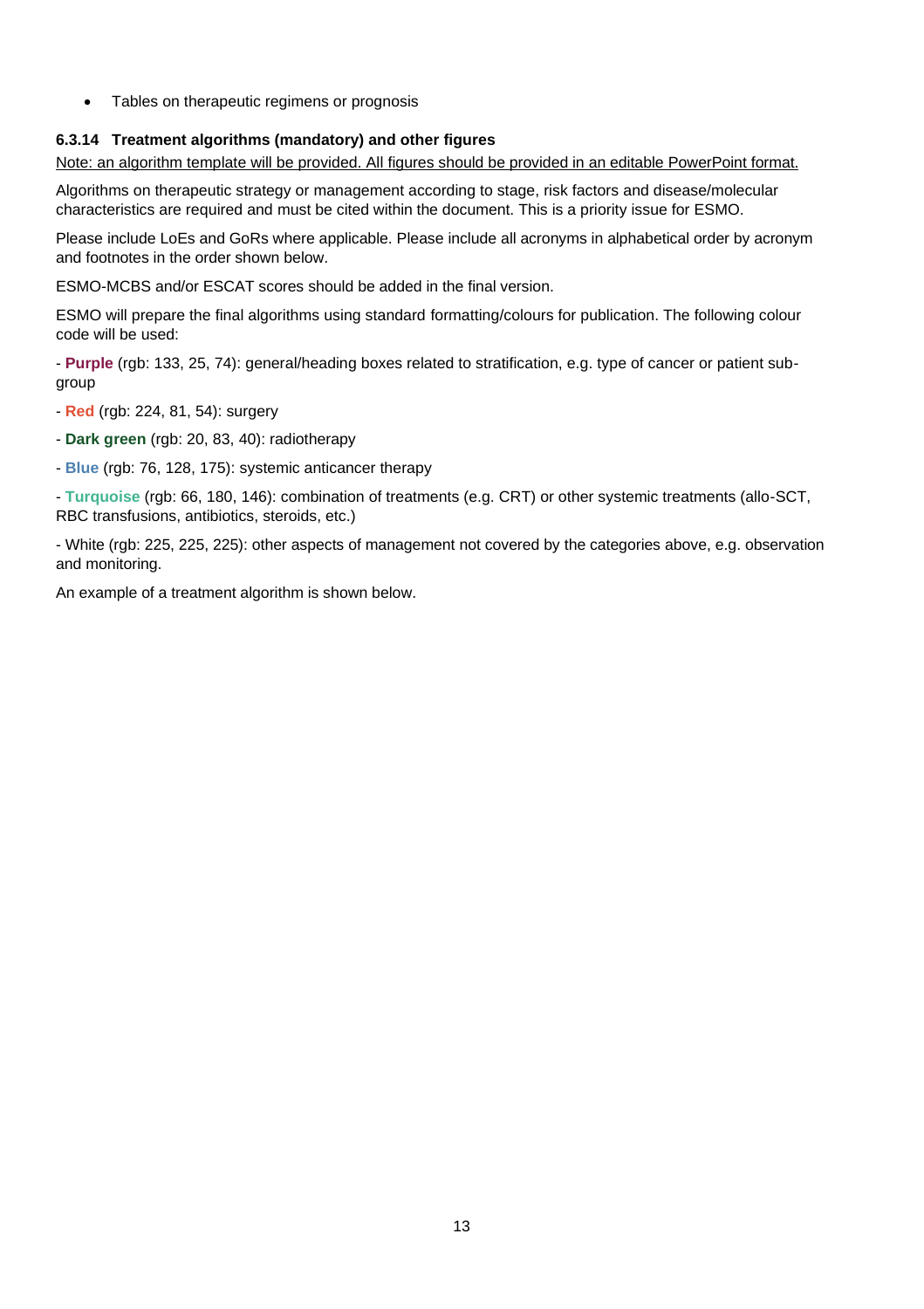

## **Figure 4. Third-line and beyond treatment of HER2-positive MBC.**

Purple: general categories or stratification; red: surgery; turquoise: combination of treatments or other systemic treatments; green: RT; white: other aspects of management; blue: systemic anticancer therapy.

BM, brain metastasis; ChT, chemotherapy; CNS, central nervous system; EMA, European Medicines Agency; ESCAT, ESMO Scale for Clinical Actionability of Molecular Targets; FDA, Food and Drug Administration; HER2, human epidermal growth factor receptor 2; MBC, metastatic breast cancer; MCBS, ESMO-Magnitude of Clinical Benefit Scale; PD, progressive disease; RT, radiotherapy; SRT, stereotactic radiotherapy; T-DM1, ado-trastuzumab emtansine; WBRT, whole brain radiotherapy.

a There are no data for any of these combinations after tucatinib- and/or trastuzumab deruxtecan-based therapy.

<sup>b</sup> ESMO-MCBS v1.1[ref #] was used to calculate scores for new therapies/indications approved by the EMA or FDA. The scores have been calculated by the ESMO-MCBS Working Group and validated by the ESMO Guidelines Committee [\(https://www.esmo.org/guidelines/esmo-mcbs/esmo-mcbs-evaluation-forms\)](https://www.esmo.org/guidelines/esmo-mcbs/esmo-mcbs-evaluation-forms).

<sup>c</sup> ESCAT scores apply to genomic alterations only. These scores have been defined by the guideline authors and validated by the ESMO Translational Research and Precision Medicine Working Group.[ref ##]

<sup>d</sup> FDA approved, not EMA approved.

e If not received as second-line therapy.

<sup>f</sup> Keep on current systemic therapy unless PD outside CNS.

g If not previously used, including all other drugs that are also a second-line treatment option.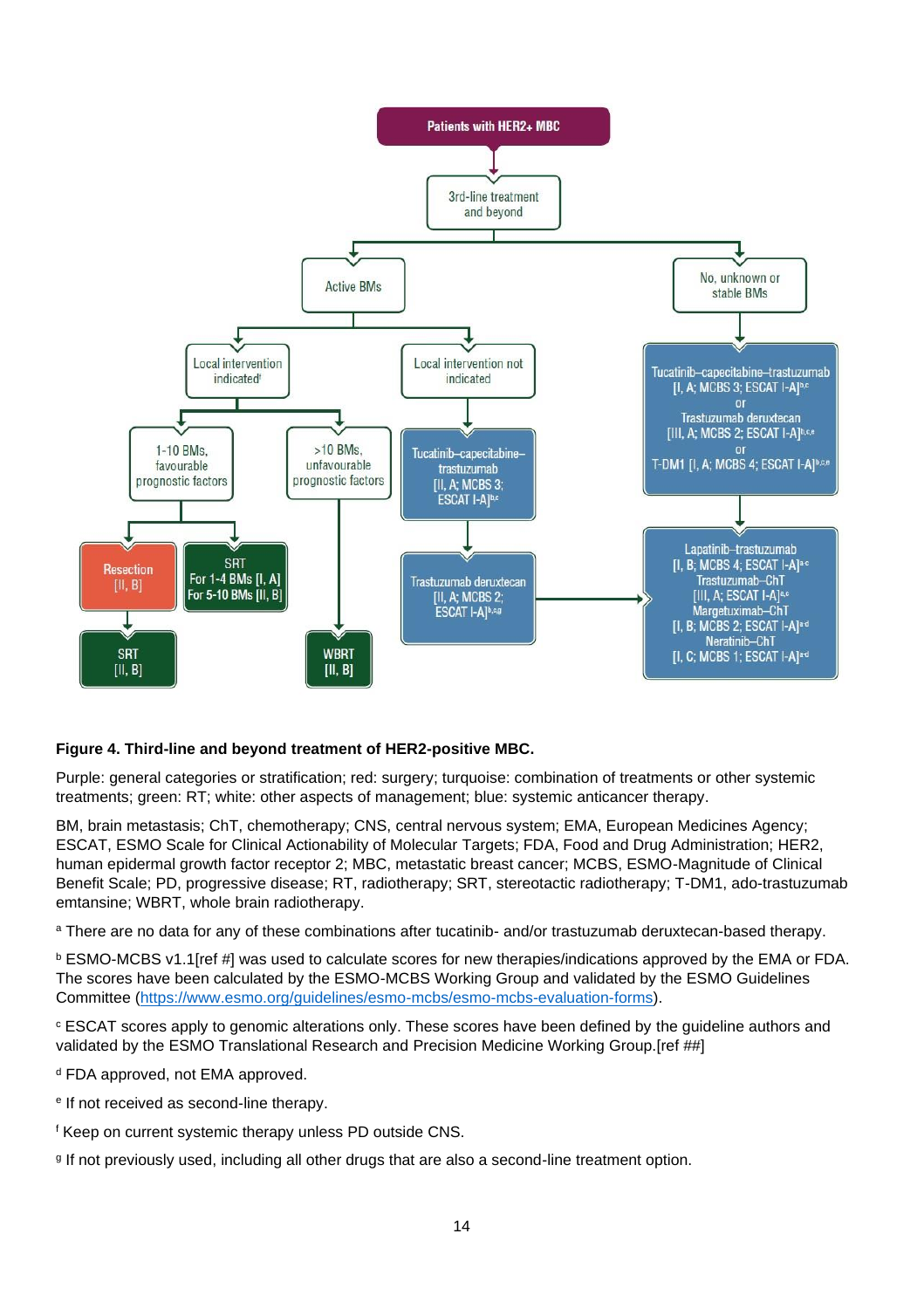ref  $#$  = include reference to ESMO-MCBS manuscript ( $v1.1$ ) in the References section (also include this reference in the supplementary material): Cherny NI, Dafni U, Bogaerts J, et al. ESMO-Magnitude of Clinical Benefit Scale version 1.1. *Ann Oncol*. 2017;28(10):2340-2366.

For figures including ESCAT scores:

ref ## = include reference to ESCAT manuscript (framework) in the References section (also include this reference in the supplementary material): Mateo J, Chakravarty D, Dienstmann R, et al. A framework to rank genomic alterations as targets for cancer precision medicine: the ESMO Scale for Clinical Actionability of Molecular Targets (ESCAT). *Ann Oncol*. 2018;29(9):1895-1902.

# <span id="page-14-0"></span>**7 Development of the CPG: Supplementary file**

Note: a supplementary file template will be provided.

## <span id="page-14-1"></span>*7.1 Extent*

Some required elements will be included as supplementary material, which is excluded from the overall word count limit. The supplementary material should follow the same formatting and style requirements as the main manuscript, including for headings and referencing.

All supplementary text sections and tables must be cited within the main manuscript and should be included in the supplementary file (all content should be provided in an editable format).

Supplementary tables should include:

- Supplementary biomarkers and molecular targets for precision medicines and corresponding ESCAT table with ESCAT scores (if applicable)
- Supplementary table(s) with staging system [preferably the European tumour–node–metastasis  $(TNM)<sup>14</sup>$  and stage groups
- Supplementary ESMO-MCBS table with ESMO-MCBS scores for new therapies/indications approved by the EMA or FDA (if applicable)
- Supplementary LoE/GoR table (required for all ESMO guidelines)

## <span id="page-14-2"></span>*7.2 Precision medicine and ESMO Scale for Clinical Actionability of molecular Targets (ESCAT) scores*

Information relating to actionability, clinical utility and clinical validity of biomarkers and molecular targets for precision medicine should be included throughout the CPG text in the various sections where relevant and appropriate, e.g. regarding diagnosis, staging and classification, prognosis, use in medical treatment decisions and follow-up and monitoring.

Where relevant, the quideline authors should calculate and include ESCAT scores for any genomic alteration– drug matches included in the guideline, evaluating previously published ESCAT scores if available or interacting with the ESMO Translational Research and Precision Medicine Working Group (TRPM WG) if no ESCAT scores are available. The TRPM WG will review and validate ESCAT scores proposed by the authors. The ESMO Guidelines office can assist with this process.

ESCAT scores should be included in the main manuscript with the recommendations and in algorithms, alongside the LoE/GoR and ESMO-MCBS scores, along with a reference in the main manuscript to the supplementary file, e.g. 'For personalised therapy approaches, ESCAT classifications [ref #] need to be considered (Supplementary Table S1).'

An ESCAT table 'Biomarkers and molecular targets for precision medicines and corresponding ESCAT scores is recommended in the supplementary file. A template table is given below.

## <span id="page-14-3"></span>**7.2.1 ESCAT criteria**

The ESCAT score defines clinical evidence-based criteria for prioritising genomic alterations for use as markers to select patients for targeted therapies. The scale is comprised of six tiers based on implications for patient management (Tier I-X; see Table below). These tiers are sub-divided by level of clinical evidence. For pragmatic clinical guidance, the most relevant ESCAT tiers for guidelines may be Tier I and II (targets ready for implementation in routine clinical decisions; and investigational targets that likely define a patient population that benefits from a targeted drug but additional data are needed, respectively).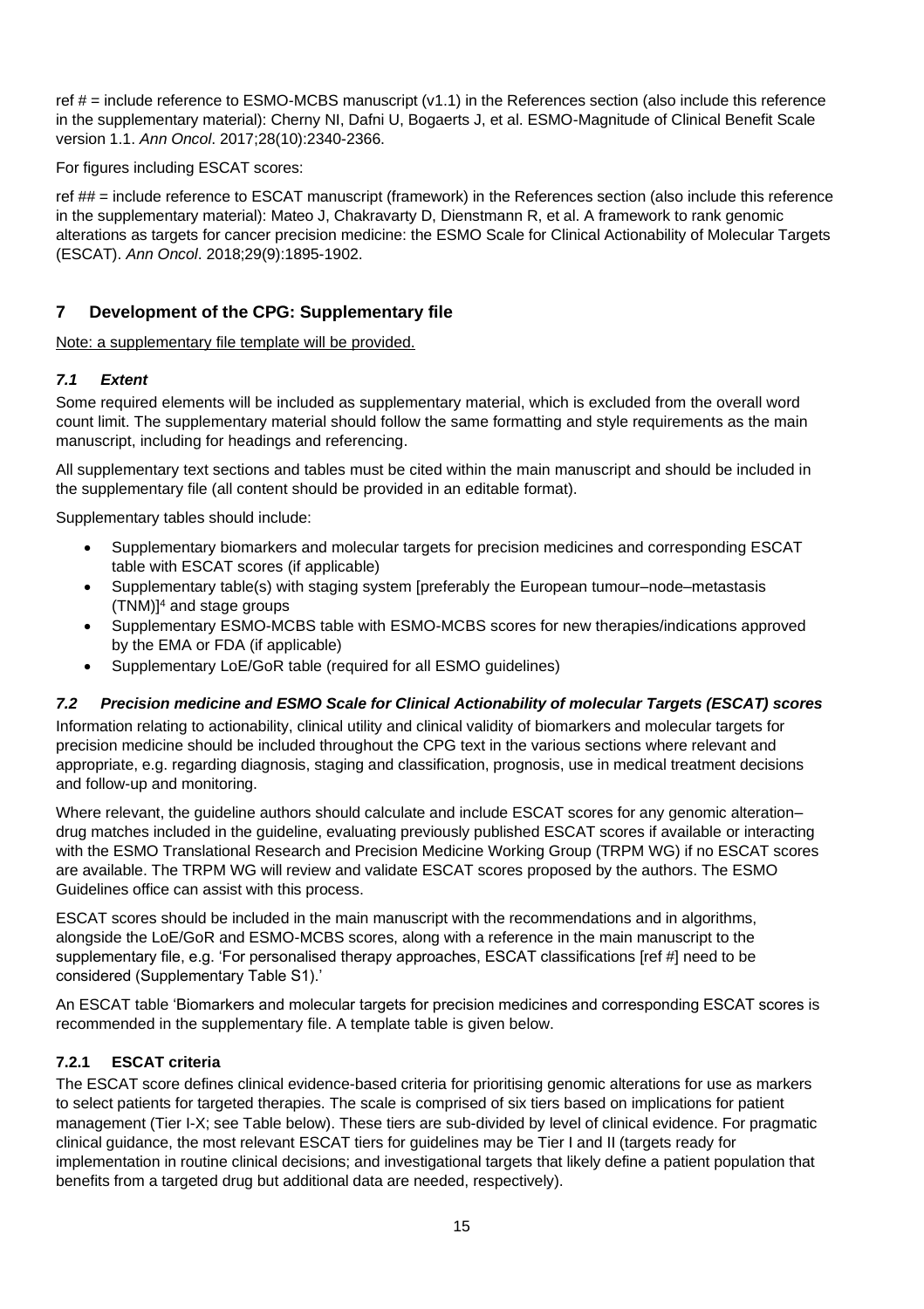# **Criteria for defining the ESCAT score for genomic alternation–drug matches**

|                          | <b>ESCAT Tier</b>                                                                                                                                                                                                                                                                                                                                                                                                                                                                                                                                                                                        | <b>Clinical value</b><br>class                                                                                                                                           | <b>Clinical</b><br>implication                                                                                                                                                                                                     | <b>Level of evidence</b>                                                                                                                                                                                                                                          | <b>Overall ESCAT</b><br>score (include<br>the in guideline)                                                                                                                                        |       |
|--------------------------|----------------------------------------------------------------------------------------------------------------------------------------------------------------------------------------------------------------------------------------------------------------------------------------------------------------------------------------------------------------------------------------------------------------------------------------------------------------------------------------------------------------------------------------------------------------------------------------------------------|--------------------------------------------------------------------------------------------------------------------------------------------------------------------------|------------------------------------------------------------------------------------------------------------------------------------------------------------------------------------------------------------------------------------|-------------------------------------------------------------------------------------------------------------------------------------------------------------------------------------------------------------------------------------------------------------------|----------------------------------------------------------------------------------------------------------------------------------------------------------------------------------------------------|-------|
| Ready for<br>routine use | Ŀ.<br>Drug<br>Alteration-<br>administered to<br>patients with the<br>drug match<br>is<br>specific<br>molecular<br>associated<br>with<br>improved<br>to improved<br>outcome in<br>clinical outcome<br>clinical<br>in prospective<br>clinical trial(s).<br>trials.<br>II:<br>Drug<br>alteration-<br>administered to a<br>drug match<br>molecularly<br>defined patient<br>is<br>associated<br>population is<br>with<br>likely to result in<br>clinical benefit in<br>antitumour<br>activity, but<br>a given tumour<br>magnitude<br>type, but<br>of benefit is<br>additional data<br>unknown.<br>are needed. |                                                                                                                                                                          | alteration has led                                                                                                                                                                                                                 | Access to<br>the treatment<br>should be<br>considered<br>standard of<br>care.                                                                                                                                                                                     | A: prospective,<br>randomised clinical<br>trials show the<br>alteration-drug match<br>in a specific tumour<br>type results in a<br>clinically meaningful<br>improvement of a<br>survival endpoint. | $I-A$ |
|                          |                                                                                                                                                                                                                                                                                                                                                                                                                                                                                                                                                                                                          |                                                                                                                                                                          |                                                                                                                                                                                                                                    | B: prospective, non-<br>randomised clinical<br>trials show that the<br>alteration-drug match<br>in a specific tumour<br>type, results in<br>clinically meaningful<br>benefit as defined by<br>ESMO-MCBS v1.1.                                                     | $I-B$                                                                                                                                                                                              |       |
|                          |                                                                                                                                                                                                                                                                                                                                                                                                                                                                                                                                                                                                          |                                                                                                                                                                          |                                                                                                                                                                                                                                    | C: clinical trials across<br>tumour types or basket<br>clinical trials show<br>clinical benefit<br>associated with the<br>alteration-drug match,<br>with similar benefit<br>observed across<br>tumour types.                                                      | IC                                                                                                                                                                                                 |       |
| Investigational          |                                                                                                                                                                                                                                                                                                                                                                                                                                                                                                                                                                                                          | <b>Treatment to</b><br>be<br>considered<br>'preferable'.<br>in the context<br>of evidence<br>collection<br>either as a<br>prospective<br>registry or as<br>a prospective | A: retrospective<br>studies show patients<br>with the specific<br>alteration in a specific<br>tumour type<br>experience clinically<br>meaningful benefit with<br>matched drug<br>compared with<br>alteration-negative<br>patients. | II-A                                                                                                                                                                                                                                                              |                                                                                                                                                                                                    |       |
|                          |                                                                                                                                                                                                                                                                                                                                                                                                                                                                                                                                                                                                          |                                                                                                                                                                          | clinical trial.                                                                                                                                                                                                                    | <b>B</b> : prospective clinical<br>trial(s) show the<br>alteration-drug match<br>in a specific tumour<br>type results in<br>increased<br>responsiveness when<br>treated with a matched<br>drug, however, no data<br>currently available on<br>survival end points | $II-B$                                                                                                                                                                                             |       |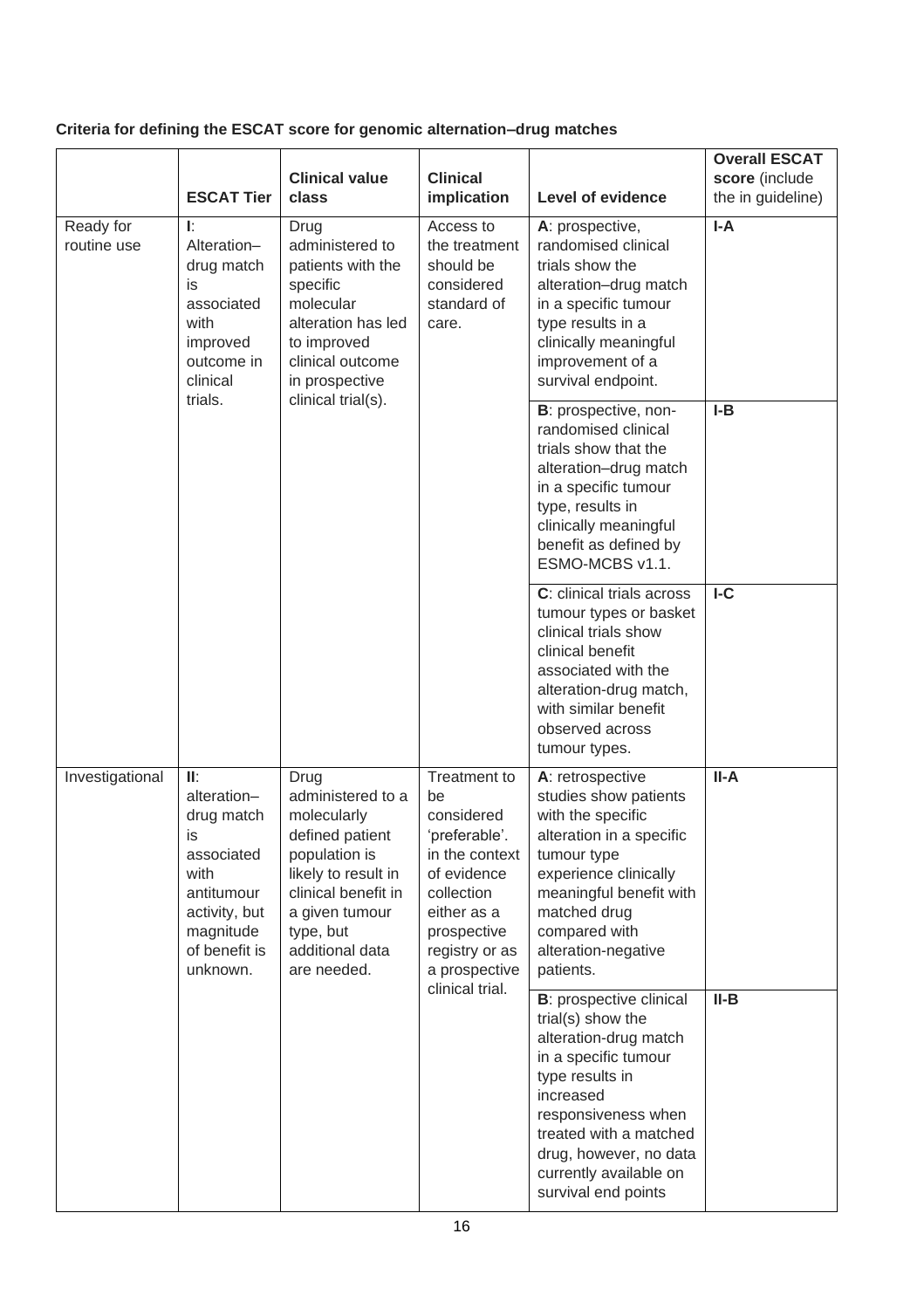| Hypothetical<br>target     | III:<br>Drug previously<br>shown to benefit<br>alteration-<br>drug match<br>the molecularly<br>defined subset in<br>suspected<br>to improve<br>another tumour<br>outcome<br>type (or with a<br>based on<br>different mutation<br>clinical trial<br>in the same<br>data in<br>gene), efficacy<br>therefore is<br>other<br>anticipated for<br>tumour<br>type(s) or<br>but not proved.<br>with similar |                                                                                                                                  | <b>Clinical trials</b><br>to be<br>discussed<br>with patients.                                              | A: clinical benefit<br>demonstrated in<br>patients with the<br>specific alteration (as<br>tiers I and II above) but<br>in a different tumour<br>type. Limited/absence<br>of clinical evidence<br>available for the<br>patient-specific cancer<br>type or broadly across<br>cancer types. | III-A                     |
|----------------------------|-----------------------------------------------------------------------------------------------------------------------------------------------------------------------------------------------------------------------------------------------------------------------------------------------------------------------------------------------------------------------------------------------------|----------------------------------------------------------------------------------------------------------------------------------|-------------------------------------------------------------------------------------------------------------|------------------------------------------------------------------------------------------------------------------------------------------------------------------------------------------------------------------------------------------------------------------------------------------|---------------------------|
|                            | molecular<br>alteration.                                                                                                                                                                                                                                                                                                                                                                            |                                                                                                                                  |                                                                                                             | <b>B</b> : an alteration that<br>has a similar predicted<br>functional impact as an<br>already studied tier I<br>abnormality in the<br>same gene or pathway<br>but does not have<br>associated supportive<br>clinical data.                                                              | $III-B$                   |
|                            | IV: pre-<br>clinical<br>evidence of<br>actionability.                                                                                                                                                                                                                                                                                                                                               | Actionability is<br>predicted based<br>on preclinical<br>studies, no<br>conclusive<br>clinical data<br>available.                | Treatment<br>should 'only<br>be<br>considered'<br>in the context<br>of early<br>clinical trials.<br>Lack of | A: evidence that the<br>alteration or a<br>functionally similar<br>alteration influences<br>drug sensitivity in<br>preclinical in vitro or in<br>vivo models.                                                                                                                            | $IV-A$                    |
|                            |                                                                                                                                                                                                                                                                                                                                                                                                     |                                                                                                                                  | clinical data<br>should be<br>stressed to<br>patients.                                                      | <b>B</b> : actionability<br>predicted in silico.                                                                                                                                                                                                                                         | $IV-B$                    |
| Combination<br>development | V:<br>alteration-<br>drug match<br>is<br>associated<br>with<br>objective<br>response,<br>but without<br>clinically<br>meaningful<br>benefit.                                                                                                                                                                                                                                                        | Drug is active but<br>does not prolong<br>PFS or OS,<br>probably in part<br>due to<br>mechanisms of<br>adaptation.               | <b>Clinical trials</b><br>assessing<br>drug<br>combination<br>strategies<br>could be<br>considered.         | Prospective<br>studies<br>targeted<br>that<br>show<br>therapy is associated<br>with<br>objective<br>this<br>but<br>responses,<br>does<br>not<br>lead<br>to<br>improved outcome.                                                                                                          | $\mathbf{V}$              |
|                            | X: lack of<br>evidence for<br>actionability.                                                                                                                                                                                                                                                                                                                                                        | There is no<br>evidence, clinical<br>or preclinical, that<br>a genomic<br>alteration is a<br>potential<br>therapeutic<br>target. | The finding<br>should not<br>be taken into<br>account for<br>clinical<br>decision.                          | No evidence that the<br>genomic alteration is<br>therapeutically<br>actionable.                                                                                                                                                                                                          | $\boldsymbol{\mathsf{X}}$ |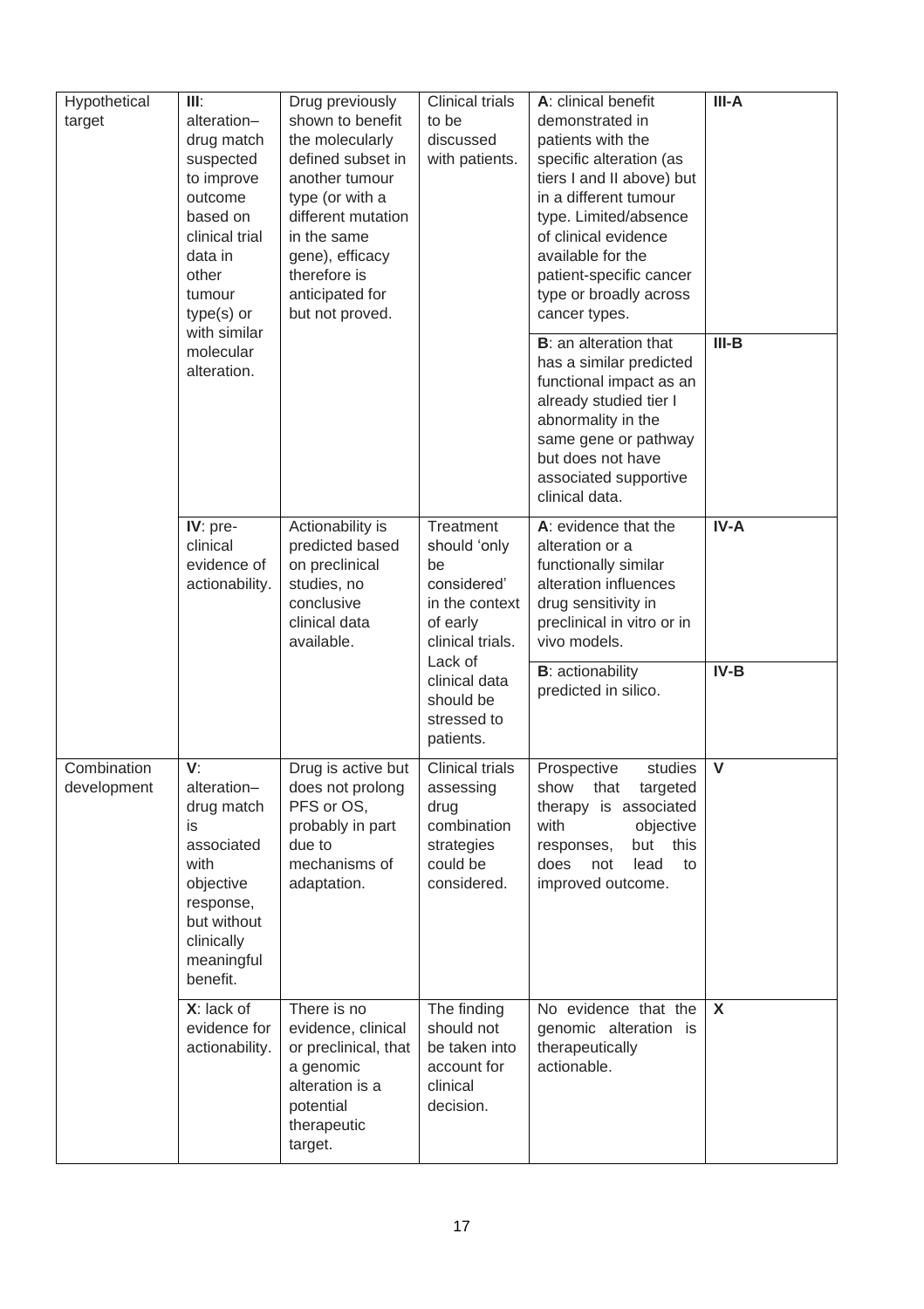Table adapted from Mateo J, Chakravarty D, Dienstmann R, et al. A framework to rank genomic alterations as targets for cancer precision medicine: the ESMO Scale for Clinical Actionability of molecular Targets (ESCAT). *Ann Oncol*. 2018;29(9):1895-1902.

# <span id="page-17-0"></span>**7.2.2 ESCAT template**

**Supplementary Table SX.** Biomarkers and molecular targets for precision medicines and corresponding ESCAT scores

| <b>Biomarker</b><br>or<br>genomic alteration       | <b>Method of detection</b>                                                                  | Drug match                                                                                    | <b>ESCAT</b> score <sup>a,b</sup>                                                                                                                                                        |
|----------------------------------------------------|---------------------------------------------------------------------------------------------|-----------------------------------------------------------------------------------------------|------------------------------------------------------------------------------------------------------------------------------------------------------------------------------------------|
| List the biomarker or<br>genomic alteration[ref #] | Describe the methodology<br>or assay used to measure<br>the biomarker/genomic<br>alteration | List the actionable<br>treatment regimen related<br>to the biomarker or<br>genomic alteration | Scores should be<br>calculated by CPG authors<br>and validated by the ESMO<br>Translational Research and<br><b>Precision Medicine Working</b><br>Group. References should<br>be included |
|                                                    |                                                                                             |                                                                                               | State 'N/A' if an<br>ESCAT score is not<br>relevant for the<br>biomarker (e.g. the<br>biomarker is not a<br>genomic alteration)                                                          |
| <b>EXAMPLE:</b>                                    |                                                                                             |                                                                                               |                                                                                                                                                                                          |
| NTRK mutations[ref #]                              | Sanger sequencing or<br><b>NGS</b>                                                          | NTRK inhibitors (e.g.<br>larotrectinib, entrectinib)                                          | I-C                                                                                                                                                                                      |

The following acronyms, footnotes and references should be added:

ESCAT, ESMO Scale for Clinical Actionability of molecular Targets.

a ESCAT scores apply to genomic alterations only. These scores have been defined by the guideline authors and validated by the ESMO Translational Research and Precision Medicine Working Group.

**b** I-A, alteration–drug match is associated with improved outcome with evidence from randomised clinical trials showing the alteration–drug match in a specific tumour type results in a clinically meaningful improvement of a survival endpoint; I-B, alteration–drug match is associated with improved outcome with evidence from prospective, nonrandomised clinical trials showing that the alteration–drug match in a specific tumour type results in clinically meaningful benefit as defined by ESMO-MCBS v1.1; I-C, alteration–drug match is associated with improved outcome with evidence from clinical trials across tumour types or basket clinical trials showing clinical benefit associated with the alteration–drug match, with similar benefit observed across tumour types; III-A, alteration–drug match is suspected to improve outcome based on patients with the specific alteration but in a different tumour type, with limited/absence of clinical evidence available for the patient-specific cancer type or broadly across cancer types.[ref ##]

ref  $# =$  include pivotal trial reference(s).

ref ## = include reference to ESCAT manuscript (framework) in the References section (also include this reference in the supplementary material): Mateo J, Chakravarty D, Dienstmann R, et al. A framework to rank genomic alterations as targets for cancer precision medicine: the ESMO Scale for Clinical Actionability of Molecular Targets (ESCAT). *Ann Oncol*. 2018;29(9):1895-1902.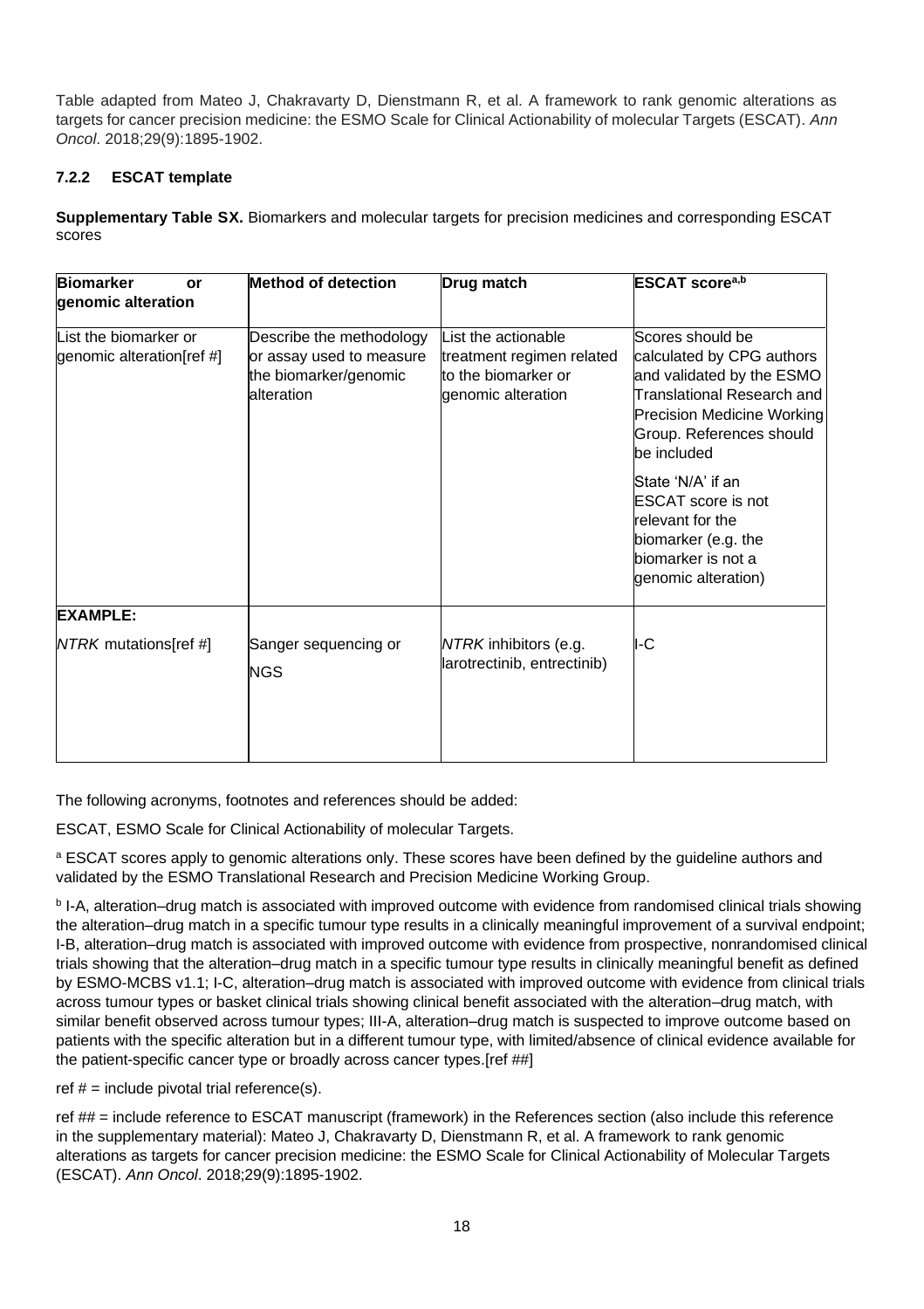# <span id="page-18-0"></span>*7.3 Supplementary Table(s) with staging system (preferably TNM) and stage groups*

Please include any appropriate staging tables as supplementary files. Where possible, refer to the Union for International Cancer Control (UICC) staging system.<sup>4</sup> These tables can be provided by ESMO.

## <span id="page-18-1"></span>*7.4 Supplementary ESMO-MCBS table*

Where applicable, ESMO-MCBS calculations will be performed by the ESMO-MCBS Working Group and validated by the GLC.

Relevant ESMO-MCBS scores will be summarised in the CPG in a separate ESMO-MCBS table provided by ESMO-MCBS staff. The table will be included as a supplementary file: 'Supplementary Table SXX. ESMO-MCBS table for new therapies/indications in [tumour type].' This table is to be used as a tool to provide basic information on the new therapy rather than the formal tool producing the ESMO-MCBS score. Scores and table will be calculated by the ESMO-MCBS Working Group after the first draft of the CPG is received by the Guidelines staff. Authors of the CPG should evaluate the scores and any queries should be addressed to the Guidelines staff for consideration and response from the ESMO-MCBS WG. In case of disagreement, arbitration is performed by the ESMO-MCBS WG Chair with the GLC Chair and, when necessary, by the ESMO Board.

When an ESMO-MCBS score has been produced for a new therapy or a new indication of existing therapy by the EMA or the FDA, it should appear next to the LoE/GoR in the recommendations statements and in the algorithms whenever a recommendation on the therapy is formulated (e.g. [I, A; ESMO-MCBS v1.1 score: 4]).

The ESMO-MCBS score must be included for any drug that is included in the manuscript where relevant. However, if scores are available for drugs not mentioned in the guidelines (e.g. outdated treatments), the authors are not obliged to include this information. Authors may choose to add specific commentary to scores if they feel additional explanation will be needed by the readership.

Scientific progress can be captured in the CPG text. CPGs can include scores for drugs that are not yet EMA or FDA approved, providing the lack of approval is clearly stated and there is support for the score from a peerreviewed publication. Only include non-approved therapies that fulfil four criteria:

1. Recommendations and algorithms – scientific breakthrough noted in recommendations and algorithms if substantial, clinical benefit and imminent regulatory approval;

2. LoE and GoR must be included;

3. Studies/drug efficacy should be evaluated and published in a peer-reviewed medical journal (Note: ESMO does not apply ESMO-MCBS scores based on findings reported in abstracts); and

4. The text must clearly highlight that the recommendation is not approved by a regulatory authority (e.g. 'not EMA approved' or similar text is included after the ESMO-MCBS score).

The following acronym, footnote and references should be added:

CI, confidence interval; EMA, European Medicines Agency; ESMO-MCBS, ESMO-Magnitude of Clinical Benefit Scale; HR, hazard ratio; OS, overall survival; PFS, progression-free survival; QoL, quality of life.

a ESMO-MCBS v1.1[ref ##] was used to calculate scores for new therapies/indications approved by the EMA or FDA. The scores have been calculated by the ESMO-MCBS Working Group and validated by the ESMO Guidelines Committee (https://www.esmo.org/guidelines/esmo-mcbs/esmo-mcbs-evaluation-forms).

ref  $#$  = include pivotal trial reference(s).

ref ## = include reference to ESMO-MCBS manuscript (v1.1 framework) in the main manuscript References section (also include this reference in the supplementary material): Cherny NI, Dafni U, Bogaerts J, et al. ESMO-Magnitude of Clinical Benefit Scale version 1.1. *Ann Oncol*. 2017;28(10):2340-2366.

**Supplementary Table SXX**. ESMO-MCBS table for new therapies/indications in XXX

| <b>Therapy</b> | <b>Disease</b> | <b>Trial</b> | <b>Control</b> | <b>Absolute</b> | <b>HR</b> | <b>QoL/Toxicity</b> | <b>ESMO-</b> |
|----------------|----------------|--------------|----------------|-----------------|-----------|---------------------|--------------|
|                | setting        |              |                | survival        | (95%      |                     | <b>MCBS</b>  |
|                |                |              |                | qain            | CI        |                     | <b>Score</b> |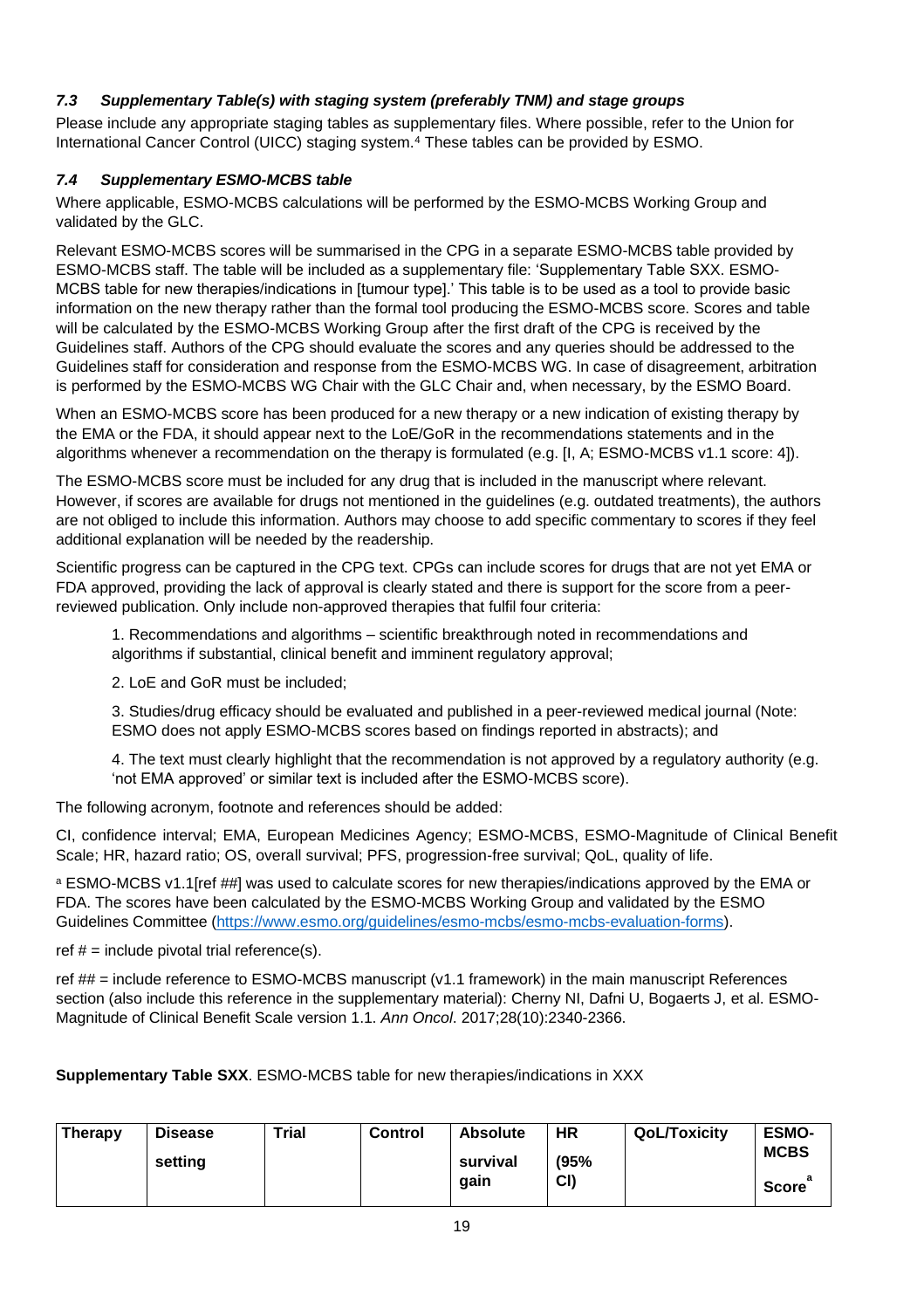| Describe<br>the new<br>therapy | Describe the<br>disease<br>setting.     | Trial<br>acronym<br>(trial name                                                   | Describe<br>the control<br>arm | Median,<br>in months<br>(state | Median<br>and | Improved or<br>Deteriorated or<br>Similar or Not | Score<br>X  |
|--------------------------------|-----------------------------------------|-----------------------------------------------------------------------------------|--------------------------------|--------------------------------|---------------|--------------------------------------------------|-------------|
|                                | Specify<br>(Neo)adjuvant<br>or advanced | if acronym<br>is not<br>available)[<br>ref #]<br>phase of<br>trial, NCT<br>number |                                | OS, PFS or<br>both)            | 95% CI        | Available                                        | (Form<br>X) |

CI, confidence interval; EMA, European Medicines Agency; ESMO-MCBS, ESMO-Magnitude of Clinical Benefit Scale; HR, hazard ratio; OS, overall survival; PFS, progression-free survival; QoL, quality of life.

a ESMO-MCBS v1.1.[ref ##] was used to calculate scores for new therapies/indications approved by the EMA or the FDA. The scores have been calculated by the ESMO-MCBS Working Group and validated by the ESMO Guidelines Committee [\(https://www.esmo.org/guidelines/esmo-mcbs/esmo-mcbs-evaluation-forms\)](https://www.esmo.org/guidelines/esmo-mcbs/esmo-mcbs-evaluation-forms).

ref  $# =$  include pivotal trial reference(s).

ref ## = Cherny NI, Dafni U, Bogaerts J et al. ESMO-Magnitude of Clinical Benefit Scale Version 1.1. Ann Oncol 2017; 28: 2340-2366.

#### <span id="page-19-0"></span>*7.5 Supplementary LoE/GoR table*

The following table will be included as a supplementary file to explain the methodology regarding the LoEs and GoRs.

**Supplementary Table SXXX.** Levels of evidence and grades of recommendation (adapted from the Infectious Diseases Society of America-United States Public Health Service Grading System<sup>a</sup>)

#### **Levels of evidence**

|              | Evidence from at least one large randomised, controlled trial of good<br>methodological quality (low potential for bias) or meta-analyses of well-conducted<br>randomised trials without heterogeneity |
|--------------|--------------------------------------------------------------------------------------------------------------------------------------------------------------------------------------------------------|
| $\mathbf{I}$ | Small randomised trials or large randomised trials with a suspicion of bias<br>(lower methodological quality) or meta-analyses of such trials or of trials with<br>demonstrated heterogeneity          |
| Ш            | Prospective cohort studies                                                                                                                                                                             |
| IV           | Retrospective cohort studies or case-control studies                                                                                                                                                   |
|              | Studies without control group, case reports, expert opinions                                                                                                                                           |

#### **Grades of recommendation**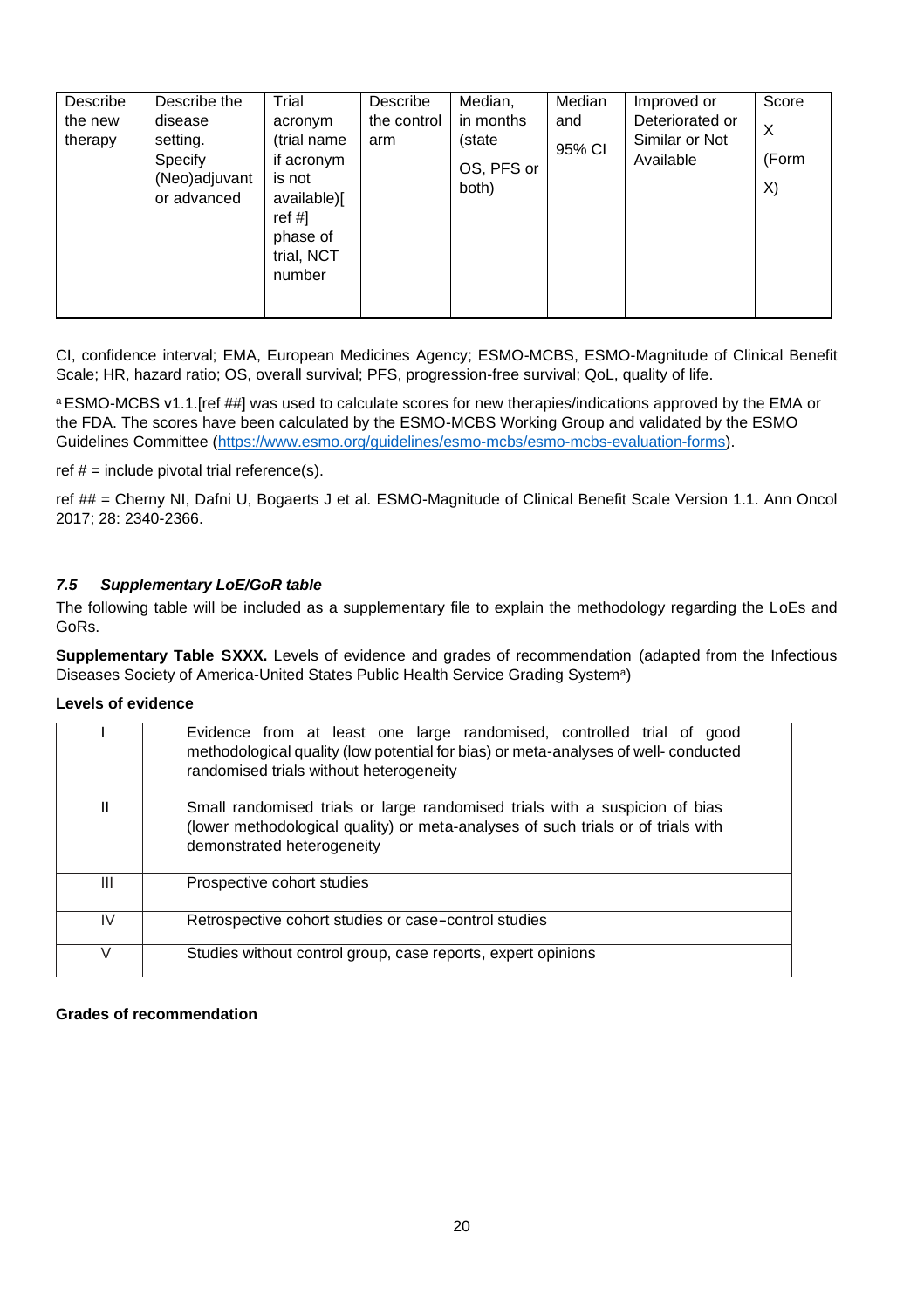| A | Strong evidence for efficacy with a substantial clinical benefit, strongly recommended                                                   |  |  |  |  |  |
|---|------------------------------------------------------------------------------------------------------------------------------------------|--|--|--|--|--|
| B | Strong or moderate evidence for efficacy but with a limited clinical benefit, generally<br>recommended                                   |  |  |  |  |  |
| C | Insufficient evidence for efficacy or benefit does not outweigh the risk or the disadvantages<br>(adverse events, costs, etc.), optional |  |  |  |  |  |
| D | Moderate evidence against efficacy or for adverse outcome, generally not recommended                                                     |  |  |  |  |  |
| Е | evidence<br>efficacy or for adverse outcome,<br>against<br>Strong<br>never<br>recommended                                                |  |  |  |  |  |

aReprinted by permission of Oxford University Press on behalf of the Infectious Diseases Society of America [ref#, ref##].

Include in References:

ref# = Dykewicz CA. Summary of the guidelines for preventing opportunistic infections among hematopoietic stem cell transplant recipients. *Clin Infect Dis.* 2001;33:139-144.

ref## = Gross PA, Barrett TL, Dellinger EP et al. Purpose of quality standards for infectious diseases. *Clin Infect Dis.* 1994;18:421).

#### <span id="page-20-0"></span>**8 Final review and submission**

ESMO Guidelines staff carry out the final review and submission and ensure that the final version adheres to the SOP and journal requirements prior to submission.

#### <span id="page-20-1"></span>*8.1 Author Responsibility and Acknowledgement Agreement form*

Authors should be able to take public responsibility for the CPG and have confidence in the accuracy and integrity of all their co-authors. To aid this, before manuscript submission, the lead author is responsible for confirming that all co-authors fulfil these criteria using the ESMO Author Responsibility and Acknowledgement Agreement form provided on the ESMO website here: [https://www.esmo.org/guidelines/esmo-guidelines](https://www.esmo.org/guidelines/esmo-guidelines-methodology)[methodology.](https://www.esmo.org/guidelines/esmo-guidelines-methodology) The lead author should provide specific details of each author's role in developing the CPG<sup>2,3</sup>. The completed form must be returned to the ESMO Guidelines office for manuscript submission to proceed.

#### <span id="page-20-2"></span>*8.2 ESMO journal requirements*

The SE will provide a cover letter for the manuscript submission summarising important details of the CPG, a list of proposed reviewers and professional social media profiles of authors; authors can recommend 3-5 reviewers to propose to the journal, and where possible these should be ESMO Faculty: [https://www.esmo.org/about](https://www.esmo.org/about-esmo/organisational-structure/educational-committee/esmo-faculty)[esmo/organisational-structure/educational-committee/esmo-faculty](https://www.esmo.org/about-esmo/organisational-structure/educational-committee/esmo-faculty)

Three individuals who are not recommended as reviewers can also be proposed.

ESMO journals request the social media profiles of authors that will be tagged by ESMO/Annals of Oncology or ESMO Open when the publication is made available online, e.g. https://twitter.com/yourname. Providing this information is voluntary.

In addition, @myESMO is included as standard, as well as other organisational accounts for joint guidelines and @rarecancer where relevant.

#### <span id="page-20-3"></span>*8.3 Final review and DOIs*

ESMO Guidelines staff will circulate the finalised manuscript to all co-authors and gather approvals:

- All authors must approve the manuscript before submission
- Each author will review/update their final disclosure statement for the manuscript, which should reflect the DOI that is available from the ESMO DOI platform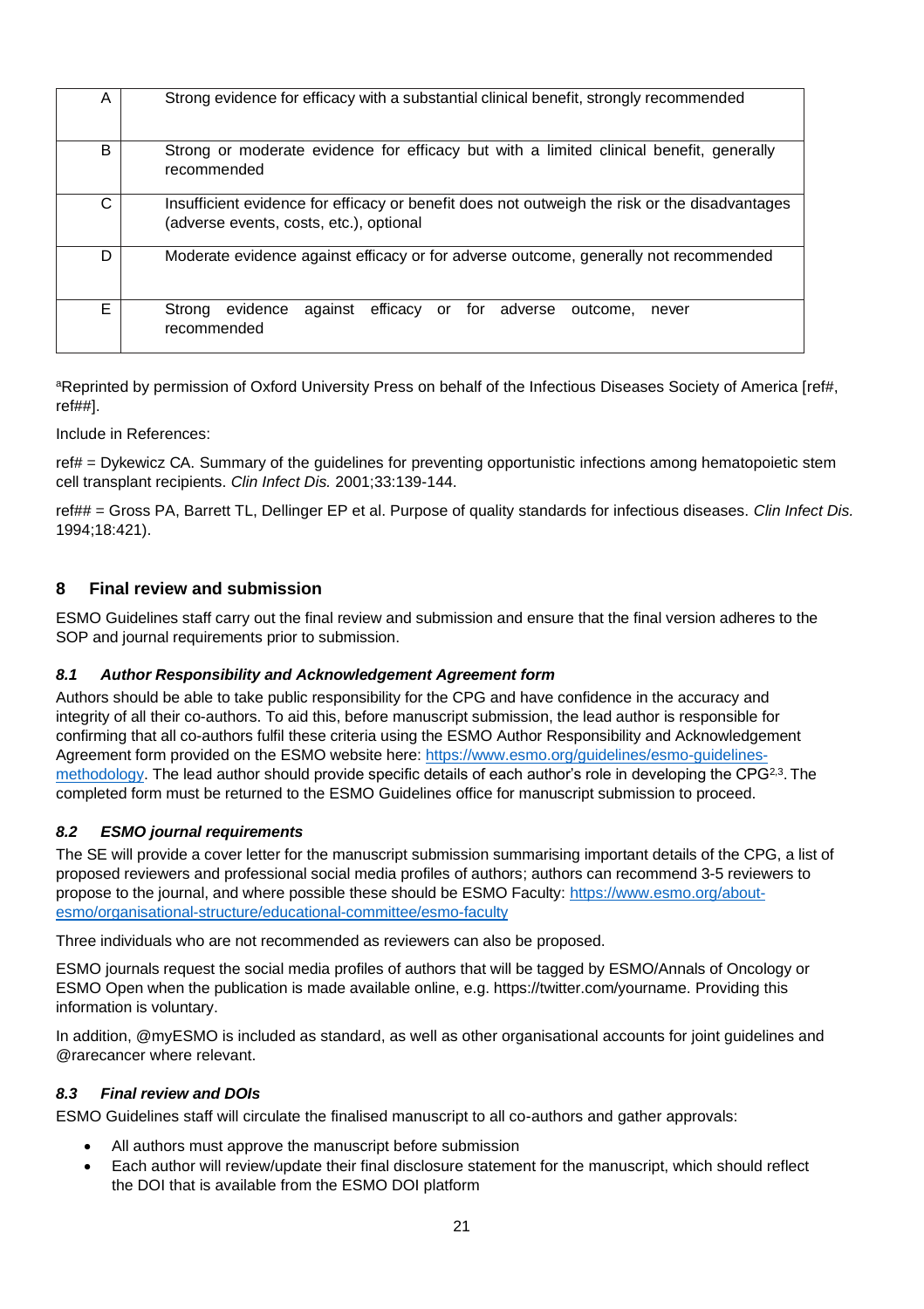ESMO Guidelines staff will submit the manuscript and keep authors informed of progress.

# <span id="page-21-0"></span>**9 CPG eUpdates and Living GLs**

In the case of a significant breakthrough that requires rapid communication as updated CPG content or in the case of a new EMA or FDA indication bearing an ESMO-MCBS score, the GL-SC member or the SE will coordinate with the guideline authors to produce an update to the ESMO CPG, preferentially a Living GL update (only for selected titles during 2022) or as an eUpdate. This update will be published on the ESMO website linked to the corresponding original CPG. eUpdates are also submitted to an ESMO journal for simultaneous publication.

Please see the eUpdate and Living GL SOPs for additional guidance about these publications, available here: [http://www.esmo.org/Guidelines/ESMO-Guidelines-Methodology.](http://www.esmo.org/Guidelines/ESMO-Guidelines-Methodology)

## <span id="page-21-1"></span>**10 References used in this SOP**

- 1. Defining the Role of Authors and Contributors. International Committee of Medical Journal Editors. Available at: [http://www.icmje.org/recommendations/browse/roles-and-responsibilities/defining-the-role-of-authors-and](http://www.icmje.org/recommendations/browse/roles-and-responsibilities/defining-the-role-of-authors-and-contributors.html)[contributors.html.](http://www.icmje.org/recommendations/browse/roles-and-responsibilities/defining-the-role-of-authors-and-contributors.html)
- 2. CRediT Contributor Roles Taxonomy. Available at: [https://casrai.org/credit/.](https://casrai.org/credit/) Accessed: 16 December 2020.
- 3. Elsevier expands CRediT approach to authorship. Elsevier. Published 10 December 2019, Amsterdam. Available at: [https://www.elsevier.com/about/press-releases/corporate/elsevier-expands-credit-approach-to-authorship.](https://www.elsevier.com/about/press-releases/corporate/elsevier-expands-credit-approach-to-authorship) Accessed: 16 December 2020.
- 4. Brierley J, Gospodarowicz MK, Wittekind C, eds., Union for International Cancer Control. TNM Classification of Malignant Tumours 8th ed. Oxford, UK: John Wiley & Sons, Inc., 2016.
- 5. Dykewicz CA. Summary of the guidelines for preventing opportunistic infections among hematopoietic stem cell transplant recipients. *Clin Infect Dis*. 2001;33:139-144 (Adapted from: Gross PA, Barrett TL, Dellinger EP et al. Purpose of quality standards for infectious diseases. Clin Infect Dis 1994;18:421).
- 6. Brouwers MC, Kerkvliet K, Spithoff K, AGREE Next Steps Consortium. The AGREE Reporting Checklist: a tool to improve reporting of clinical practice guidelines. *BMJ*.2016;352:i1152.
- 7. AGREE Reporting Checklist. Published 2016. Available at: [http://www.agreetrust.org/resource-centre/agree](http://www.agreetrust.org/resource-centre/agree-reporting-checklist/)[reporting-checklist/.](http://www.agreetrust.org/resource-centre/agree-reporting-checklist/)
- 8. GRADE Handbook. Schünemann H et al. Updated October 2013. Available at: [https://gdt.gradepro.org/app/handbook/handbook.html#h.sc6xi7bnhsgh.](https://gdt.gradepro.org/app/handbook/handbook.html#h.sc6xi7bnhsgh) Accessed 16 December 2020.